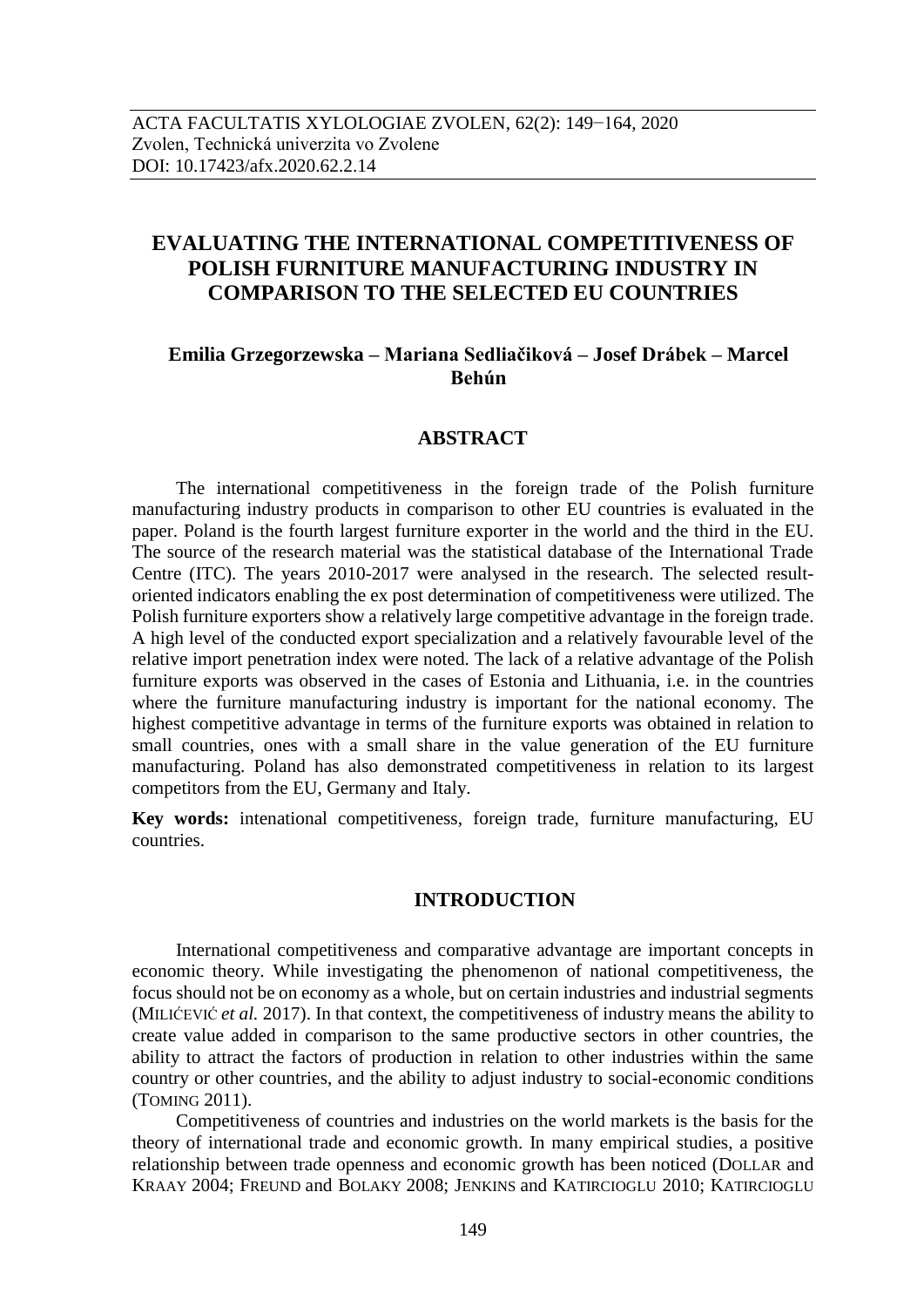2010; KLASRA 2011; SBIA and ALROUSAN 2016).

The concept of international competitiveness is indeed a complex one, and it is closely related to a number of different aspects (FAGERBERG 1996; CANTWELL 2005). There are many definitions of competitiveness that cover various areas of activity and different levels of aggregation (KRUGMAN 1994; WILLOUGHBY 2000; AJITABH and MOMAYA 2004; SHAFAEI *et al.* 2009). For example, PORTER (1990) defined the competitiveness of a nation as the productivity with which a nation utilizes its human, capital and natural resources. ALTOMONTE (2012) defined external or international competitiveness as the ability to exchange the goods in which a country is abundant for the goods and services that in the same country are scarce.

The complexity of the issues relating to competitiveness requires a variety of methods for assessment. The indicators of competitiveness are classified in two basic groups: the indicators directed towards results and indicators directed towards determinants (DIETER and ENGLERT 2007). One popular measure for international trade competitiveness is Balassa (1979) index termed "Revealed Comparative Advantage" (RCA). RCA is an index that compares the export share of a given commodity or sector in a country with the export share of that commodity or sector in the world market. However, this index has been modified by many authors (VOLLRATH 1991; HADZHIEV 2014; LAURSEN 2015). The ever-evolving Balassa effect currently represents a cannon of research studies on competitiveness potential in the sphere of international trade as well as in the more broadly understood international exchange (MISALA 2011). This article used result-oriented indicators, which enable the expost detection of a competitive position.

The evaluation of international competitiveness applies also to forest-based industries, such as furniture manufacturing (HAN *et al.* 2009; RATAJCZAK 2009; ZHANG *et al.* 2012; HAJDÚCHOVÁ and HLAVÁČKOVÁ 2014; RATAJCZAK-MROZEK and HERBEĆ 2014; HAJDÚCHOVÁ *et al.* 2016; PAROBEK *et al.* 2016; MALÁ *et al.* 2017; MILIĆEVIĆ *et al.* 2017). The level of competitiveness of enterprises, as well as the entire wood and furniture industries, is determined by external and internal factors. One of the most important factors affecting the growth and development of these industries is the limited availability of wood, which still remains one of the basic production raw materials. According to MYDLARZ *et al.* (2013) and HALAJ *et al.* (2018) the potential of the related sector depends mainly on the availability of raw material and the demand reported for wood and wood-based products. In addition, the research concerning wood-based industries, including the furniture manufacturing, highlights the importance of work efficiency for the growth and development of enterprises (MERKOVA *et al.* 2019, GRZEGORZEWSKA *et al.* 2019) and the impact of motivation and meeting employees' needs on improving the performance and delivering it to required standard is fundamental (HITKA *et al.* 2020). Moreover, the knowledge, competences and decisions of managers in individual companies that determine implemented internationalization strategies are not without significance. This can influence the situation of the entire furniture industry, especially when medium and large enterprises are of great importance for the furniture market. DRÁBEK and HALAJ (2008) as well as SEDLIAČIKOVÁ *et al.* (2016) emphasized the increase in the efficiency of enterprises by making optimal decisions in the field of financial management, which are a prerequisite for the growth of enterprise results. As a consequence of the growing importance of environmental issues, including the deficit of raw wood materials, there is increased interest in sustainable development concepts. Wood processing should strive to increase its competitiveness by implementing modern management methods, utilising new technologies, or concentrating on large-scale production. There is also a need for optimal solutions, which reflect the principles of sustainable development (HAJDÚCHOVÁ *et al.* 2016, MALÁ *et al.* 2018). In this context, MALÁ *et al.* (2017) and WIĘCKOWSKA and GRZEGORZEWSKA (2019)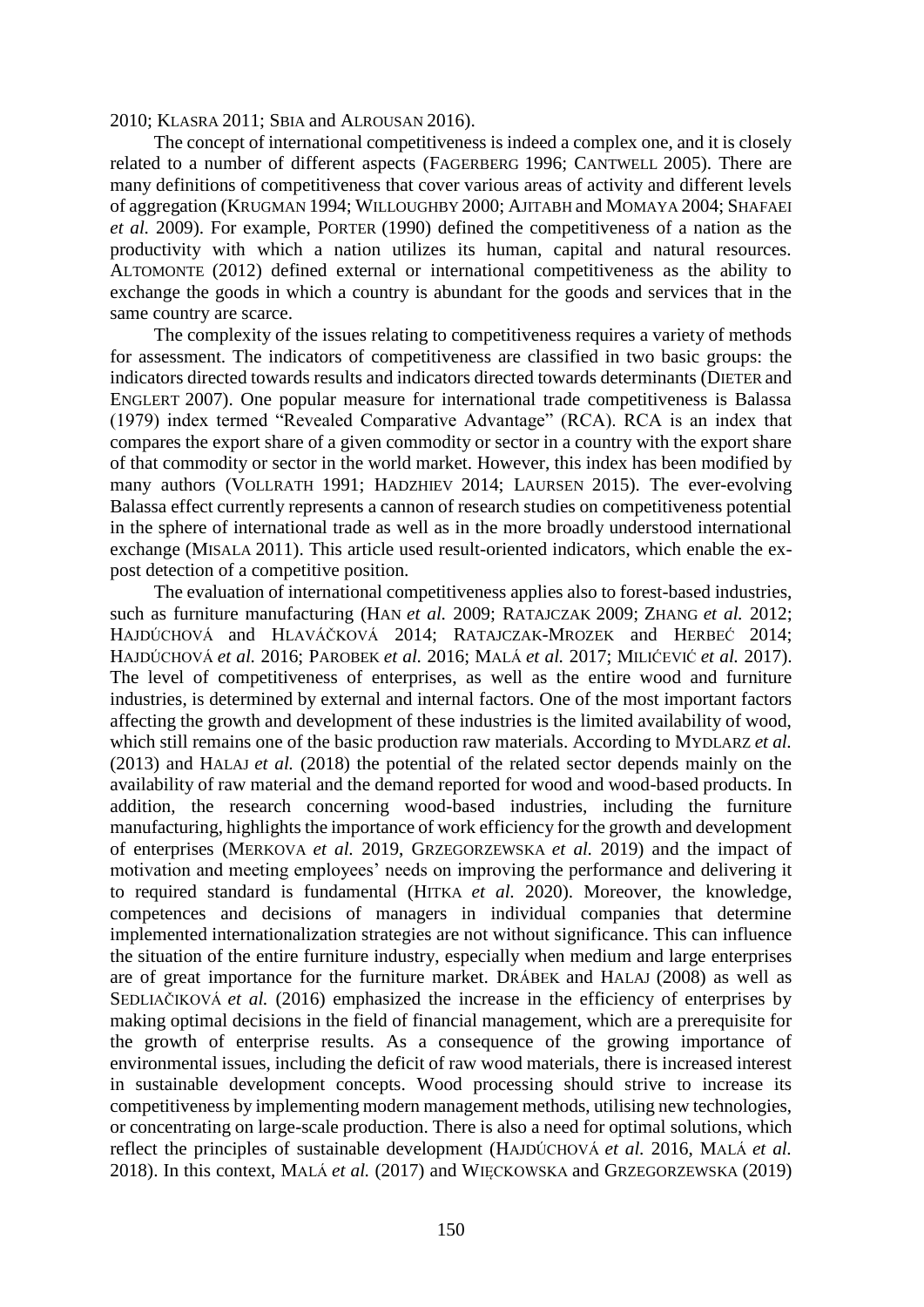pointed out that new, more ecological products, open up new market opportunities for enterprises, and thus contribute to higher profits.

Poland is now one of the world's top furniture manufacturers and the fourth biggest furniture exporter in the world besides China, Italy, and Germany. The Polish furniture industry has one of the highest shares among all the sectors of the economy (GRZEGORZEWSKA and STASIAK-BETLEJEWSKA 2014; GRZEGORZEWSKA and WIECKOWSKA 2016a,b). Because the furniture industry plays a significant role in trade in Poland and Europe, the international competitiveness potential of the domestic furniture manufacturers on the foreign market is particularly important. Thus, in the present article a set of resultoriented indices was used to analyze and assess the changes in competitiveness of Polish furniture industry on international market.

## **METHODOLOGY**

The study evaluated international competitivness of Poland in the foreign trade of the furniture industry products in comparison to other EU member states. The study was preceded by a discussion of results of foreign trade. The primary source of the research material was the International Trade Center database. The years 2010-2017 were analysed in the research.

Assessing the competitiveness of an industry is a complex process, and it can be analyzed from several perspectives. Among the methods for measuring the international competitiveness position ex post, quantitative indicators, which reflect the effects of utilizing factors of production, can be distinguished. These outcomes are a result of quantity, structure quality, and productivity of resources. They allow for the assessment of the general economic condition of the economy or a specific sector, especially when the situation in the foreign trade is taken into account (PAWLAK 2013). As emphasized SIRGMETS *et al.* (2019), competitiveness should be analyzed as a combination of indicators to provide an assessment that is as complete as possible. For this reason, a system of most popular indices evaluating the trade competitiveness of the sector and its commodities was adopted, as described below.

### *The Import Penetration Rate*

The Import Penetration Rate (MP) is the ratio between the value of imports to the supply on the internal market. Low values of the MP index are considered desirable and are recorded as follows (OECD 2011; FRONCZEK 2017),

$$
MP = \frac{M}{Q - X + M} \tag{1}
$$

where *M* is import, *X* is export, and *Q* is production.

#### *The Specialization Indicator*

The Specialisation Indicator (SI) compares the share of a product in the export of country *k* with the share of this product in the world export. High values of the SI index indicate the existence of competitiveness of a given national economy or a selected sector. This indicator takes the following form (PAWLAK 2013),

$$
SI_k = \frac{X_{ik}}{X_k} : \frac{X_{iw}}{X_w} \tag{2}
$$

where  $X_{ik}$  is export of product *i* in country *k*,  $X_k$  is total export of goods in country *k*,  $X_{iw}$  is export product *i* worldwide, and *X<sup>w</sup>* is total export of goods worldwide.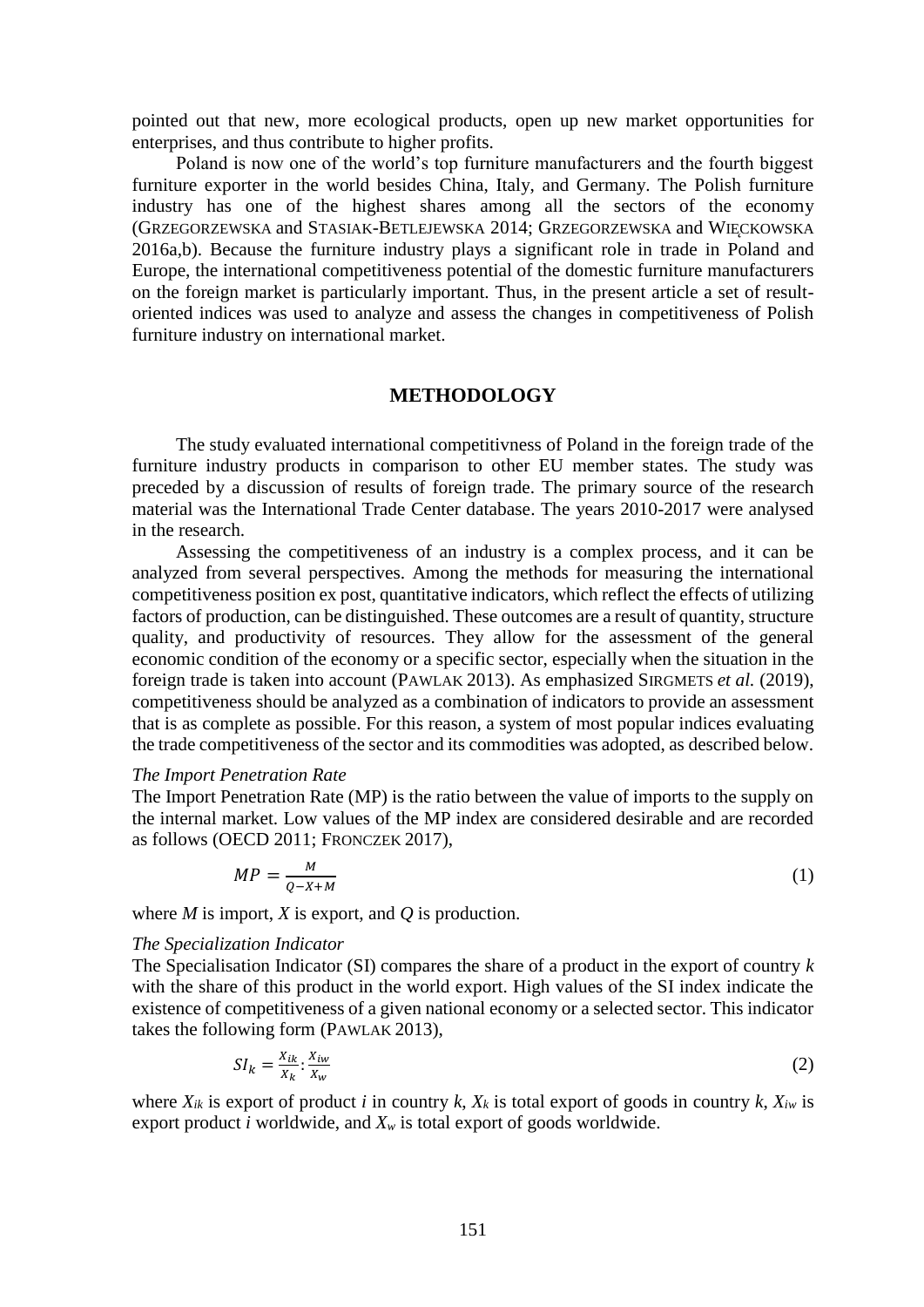#### *The Trade Coverage Ratio*

The Trade Coverage Ratio (TC), also referred to Export / Import Ratio, is the relation of the value of export of a given product (group of products) to the value of its import. The values of the TC indicator above 100 indicate export specialization of a given country in the considered area, which may lead to the conclusion that it has an advantage over its partners in this respect. This indicator takes the following form (LUBIŃSKI *et al.* 1995; PALUŠ et al. 2015; KUBALA and FIRLEJ 2019),

$$
TC_{ik} = \frac{X_{ik}}{M_{ik}} \cdot 100\%
$$
\n
$$
\tag{3}
$$

where  $X_{ik}$  *is* export of product *i* in country *k*, and  $M_{ik}$  is import of product *i* in country *k*.

### *The Relative Revealed Comparative Export Advantage Index*

One of the mostly used indicators for competitiveness of exports of a given country or sector is the Revealed Comparative Advantage Index (RCA). Although it should be mentioned that since then many researchers have attempted to refine this index. One of them is the Relative Revealed Comparative Export Advantage Index (XRCA) described by following equation (PAWLAK 2013; FROHBERG and HARTMAN1997),

$$
XRCA_{ik} = \frac{X_{ik}}{X_{im}} \colon \frac{\sum_{j,j\neq i} X_{jk}}{\sum_{j,j\neq i} X_{jm}}\tag{4}
$$

where X is export, i, j are product categories, and k, m are countries.

The index measures the competitiveness of a given product export from one country to another and is defined as the ratio of two quotients - the ratio of export of a given product in the country k to the export of this product in the country m and relation of general export of goods in both countries (excluding the analyzed product). Values above 1 suggest that the country has a competitive advantage in the considered product category, whereas values below 1 point to a competitive disadvantage (PAWLAK 2013).

#### *The Relative Import Penetration Index*

The Relative Import Penetration Index (MRCA) is defined as the ratio of two quotients: the ratio of import of a given product in the country k to the imports of this product in the country m and the relation of general import of goods in both countries (excluding the analyzed product) (PAWLAK 2013; FROHBERG and HARTMAN1997):

$$
MRCA_{ik} = \frac{M_{ik}}{M_{im}} \colon \frac{\sum_{j,j\neq i} M_{jk}}{\sum_{j,j\neq i} M_{jm}}
$$
(5)

where M is import, i, j are product categories, and k, m are countries.

A value above 1 is a sign of competitive disadvantage, and values below that are an indication of competitive advantages.

#### *The Relative Trade Advantage Index*

The Relative Trade Advantage Index (RTA) is more complex than the other two factors (PAWLAK 2013; FROHBERG and HARTMAN1997). This index gives the difference between the XRCA and the MRCA,

$$
RTA_{ik} = XRCA_{ik} - MRCA_{ik}
$$
 (6)

The indicator RTA is interpreted as follows:  $RTA < 0$  means comparative disadvantages in the industry (commodity group);  $RTA > 0$  means comparative advantages in the country for export commodities for that industry (or commodity group); and  $RTA > 1$ identifies the industry (commodity) as internationally competitive (PAWLAK 2013; FROHBERG and HARTMAN 1997).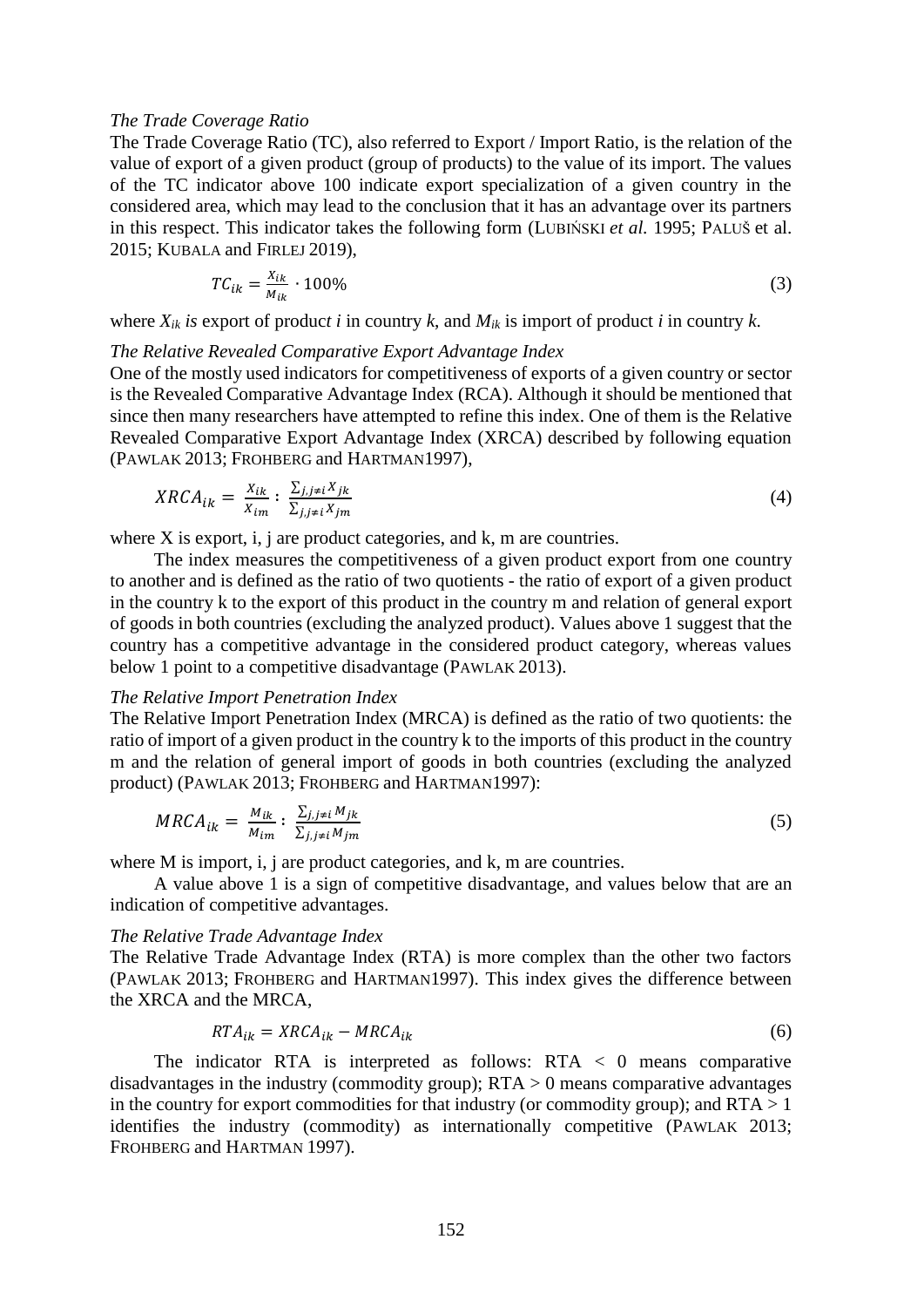#### *The Trade Balance Index*

The Trade Balance Index (TBI) analyzes whether a country has specialization in export (as net-exporter) or in import (as net-importer) for a specific group of products (ECHEVARRIA 2008). This ratio is calculated as follows (WIDODO 2009),

$$
TBI_{ij} = \frac{X_{ik} - M_{ik}}{X_{ik} + M_{ik}}\tag{7}
$$

where  $X_{ik}$  and  $M_{ik}$  represent exports and imports of product *i* in country *k*, respectively.

Values of the index range from  $-1$  to  $+1$ . Extremely, the TBI equals  $-1$  if a country only imports, in contrast to the TBI equals +1 if a country only exports (WIDODO 2009). The values between 0 and 1 mean comparative advantage. In turn, values between 0 and -1 indicate that foreign trade is not advantageous. This indices shows the country's degree of specialization in exporting a particular product (PRASAD 2004; PAROBEK *et al.* 2016).

Moreover, the coefficient of variation (V) was employed, which allows for the determination of the differentiation level of the examined traits in a specified time. This coefficient is a relative measure of dispersion, the value of which is determined as the ratio of standard deviation to the arithmetic mean (ABDI 2010).

### **RESULTS AND DISCUSSION**

According to data from the International Trade Center, in 2010, the value of the global furniture exports reached EUR 104.7 billion. The export of the EU member states accounts for nearly half of this amount. The leader on the list of the EU furniture industry exporters was Germany. The value of the products of this industry, which arrived at the foreign market from Germany amounted to EUR 10.9 billion, which represented 21.4% of the EU export and 10.4% of the world export. Italy (EUR 9.3 billion) ranked second on the list of the EU furniture exporters. In 2010, in addition to Germany and Italy, Poland was an important exporter of furniture. The exports of the Polish furniture in value terms which was provided on the market, in the range of EUR 5.6 billion, representing 5.3% and 10.9% of the global and EU exports of these products, respectively (Fig. 1). Between 2010 and 2017, the global furniture industry export more than doubled and amounted to EUR 210.8 billion at the end of the analyzed period. Of this amount, EUR 77.8 billion was generated in the EU member states (52.8% more than in 2010), which constituted 36.9% of the world furniture export. This indicates that the importance of the EU countries in creating the value of global exports has decreased. Among the countries at the top of the ranking of exporters, Poland recorded the highest growth dynamics of the export value (191.6% corresponding to EUR 10.6 billion). On the other hand, the value dynamics of the furniture exported from the Italian and German markets was lower and amounted to 139.4 and 127.0% for Italy and Germany, respectively. The share of these countries in the value of the EU furniture export increased by 2.6%; therefore, together with Poland, they remained at the forefront of the largest furniture exporters.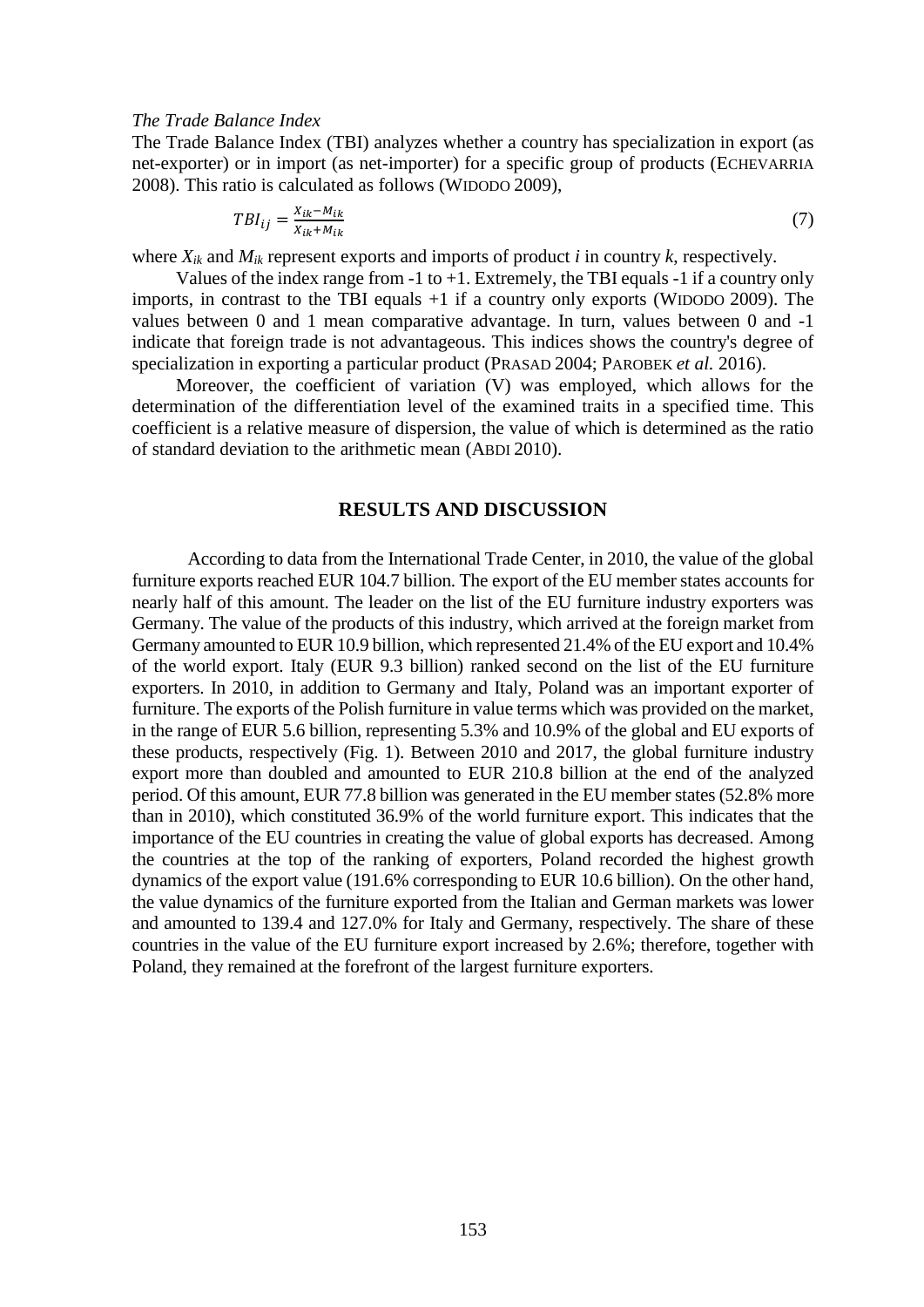

**Fig. 2 Export and import of the Polish furniture industry in the years 2010-2017.**

Moreover, in 2010, the world furniture import was at the level of EUR 106.8 billion, marginally higher than the export, which resulted in a trade deficit in this area of products. Nearly half of this amount was generated by the EU member states. In the EU, the largest importers of the furniture industry products were Germany (EUR 11.2 billion), France (EUR 6.8 billion) and the United Kingdom (EUR 6.3 billion). The value of the furniture imports to these countries accounted for nearly 50% of the total worth of the EU import. In the Polish furniture industry, a noticeably lower import value of furniture was observed – EUR 1.3 billion, which accounted for 2.6% of the EU import.

In the years 2010 to 2017, the global furniture import increased by 86.4% to a level of EUR 199.1 billion. The export growth rate was significantly higher, which resulted in a positive furniture trade balance. In the EU member states, the import value dynamics of the furniture industry products was similar to the export. Thus, the trade surplus was at a similar level as at the beginning of the period. The value of the furniture imports in Poland increased more than twice in the considered period, i.e. to EUR 3.2 billion. However, in 2017, the country's share in EU furniture import remained at a low level of 2%. Furthermore, it is worth emphasizing that the Polish furniture industry has been showing a positive trade balance for many years, and in the studied period, its level increased twice, which also confirms the higher growth rate of the furniture export value in comparison to the import value.

The conducted analyses of the international competitiveness ability demonstrate that in 2010, Polish manufacturers and exporters showed a relatively high comparative advantage in the foreign trade, both in comparison to other EU countries and the world (Table 1). During this period, the value of export revenue in the Polish furniture industry exceeded the amount of the incurred import expenses four times, and the TC ratio equaled 443.06%. A high level of the implemented export specialization was also noted, which was measured by the SI index (SI = 4.78). Moreover, a positive value of the trade balance index (TBI =  $0.63$ ) and a favourable relative import penetration index  $(MRCA = 0.55)$  were noted.

| <b>Indicator</b> | 2010   | 2011   | 2012   | 2013   | 2014   | 2015   | 2016   | 2017   |       |
|------------------|--------|--------|--------|--------|--------|--------|--------|--------|-------|
| МP               | 0.55   | 0.93   | .00    | 1.56   | .64    | 1.59   | l .58  | .94    | 34.54 |
| SI               | 4.78   | 4.79   | 5.01   | 4.48   | 4.27   | 4.31   | 3.87   | 4.09   | 8.73  |
| TC(%)            | 443.06 | 467.38 | 452.43 | 486.70 | 505.23 | 453.51 | 438.51 | 443.35 | 5.13  |
| TBI              | 0.63   | 0.65   | 0.64   | 0.66   | 0.67   | 0.64   | 0.63   | 0.63   | າ າາ  |

**Tab. 1 Selected result-oriented indices for Polish furniture industry in the years 20102017.**

In 2010, the relative revealed comparative export advantage index (XRCA) and the relative import penetration index (MRCA) confirmed the high competitiveness capacity of Poland in relation to the world and the EU (Tables 2 and 3). The positive, but also relatively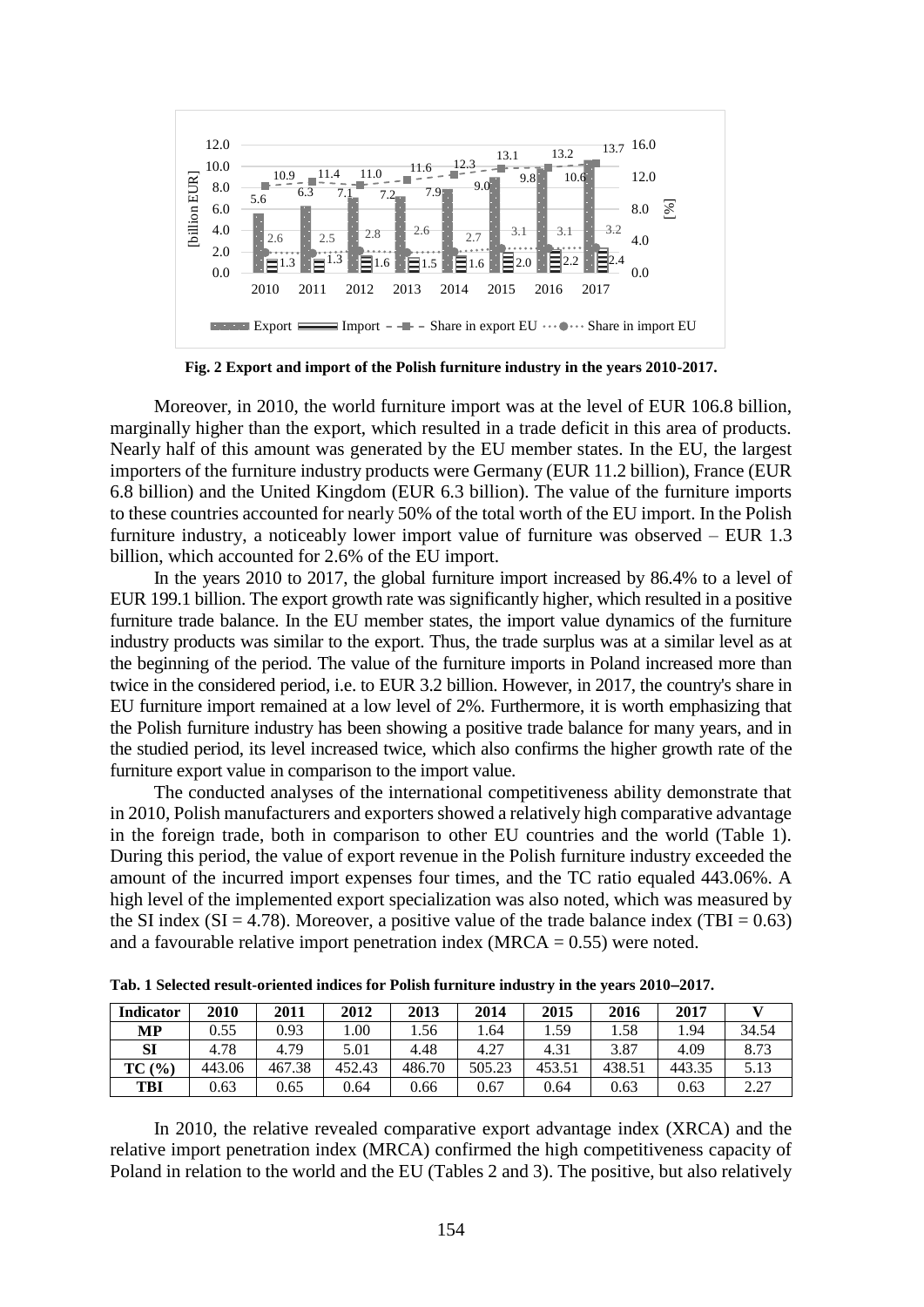high level of the RTA index is also noteworthy. Denoting the difference between the XRCA and MRCA indexes, the RTA index also takes into account the export and import situation of the country. It should be emphasized, however, that the situation concerning the individual EU member states varied (Table 4).

| Country               | 2010              | 2011  | 2012              | 2013  | 2014  | 2015              | 2016  | 2017   | $\mathbf{V}$             |
|-----------------------|-------------------|-------|-------------------|-------|-------|-------------------|-------|--------|--------------------------|
| World                 | 5.01              | 5.00  | 5.23              | 4.67  | 4.45  | 4.50              | 4.04  | 4.29   | 8.75                     |
| <b>EU28</b>           | 3.76              | 3.85  | 3.90              | 3.82  | 3.76  | 3.85              | 3.74  | 3.81   | 1.44                     |
| Austria               | 2.80              | 3.01  | 3.18              | 3.08  | 3.09  | 3.22              | 3.43  | 3.98   | 10.97                    |
| <b>Belgium</b>        | 6.70              | 7.29  | 8.28              | 8.75  | 9.27  | 10.41             | 10.18 | 10.40  | 15.98                    |
| <b>Bulgaria</b>       | 3.72              | 3.64  | 3.90              | 3.03  | 2.98  | 2.67              | 2.52  | 2.51   | 18.00                    |
| Croatia               | 1.83              | 1.83  | 1.76              | 1.72  | 1.49  | 1.46              | 1.42  | 1.52   | 10.69                    |
| <b>Cyprus</b>         | 5.85              | 4.35  | 9.02              | 4.60  | 9.99  | 8.06              | 8.16  | 11.06  | 32.39                    |
| <b>Czech Republic</b> | 2.47              | 2.38  | 2.52              | 2.55  | 2.24  | 2.30              | 2.13  | 2.16   | 6.89                     |
| <b>Denmark</b>        | 2.14              | 2.16  | 2.26              | 2.13  | 2.18  | 2.16              | 2.04  | 2.08   | 3.11                     |
| <b>Estonia</b>        | 0.88              | 0.86  | 0.96              | 0.95  | 0.86  | 0.88              | 0.74  | 0.75   | 9.44                     |
| <b>Finland</b>        | 6.43              | 6.79  | 7.00              | 6.97  | 7.20  | 7.61              | 7.75  | 7.88   | 7.01                     |
| <b>France</b>         | 6.55              | 7.37  | 7.61              | 7.62  | 7.51  | 8.03              | 7.80  | 8.15   | 6.47                     |
| <b>Germany</b>        | 4.38              | 4.44  | 4.45              | 4.45  | 4.54  | 4.82              | 4.79  | 5.00   | 5.00                     |
| Greece                | 12.12             | 13.38 | 16.18             | 13.04 | 17.93 | 16.80             | 14.03 | 12.82  | 14.69                    |
| <b>Hungary</b>        | 3.82              | 3.85  | 3.58              | 3.22  | 3.07  | 3.30              | 3.33  | 3.54   | 8.12                     |
| <b>Ireland</b>        | 37.44             | 34.93 | 35.18             | 35.48 | 26.27 | 26.34             | 26.52 | 26.68  | 16.17                    |
| <b>Italy</b>          | 1.83              | 1.87  | $\overline{2.02}$ | 2.02  | 1.96  | 2.11              | 2.06  | 2.20   | 5.99                     |
| Latvia                | 2.32              | 2.41  | 2.66              | 2.46  | 2.20  | $\overline{2.35}$ | 2.32  | 2.11   | $\frac{1}{7.07}$         |
| Lithuania             | 0.96              | 1.00  | 1.06              | 0.96  | 0.93  | 0.86              | 0.78  | 0.76   | 11.42                    |
| Luxembourg            | 11.92             | 13.62 | 16.52             | 12.44 | 11.36 | 11.84             | 11.32 | 12.46  | 13.53                    |
| <b>Malta</b>          | 20.90             | 70.03 | 90.32             | 75.63 | 66.53 | 118.21            | 79.68 | 115.13 | 38.57                    |
| <b>Netherlands</b>    | 11.49             | 10.89 | 8.48              | 8.73  | 8.37  | 8.73              | 7.29  | 7.08   | 17.57                    |
| <b>Portugal</b>       | 1.80              | 1.82  | 1.93              | 1.86  | 1.82  | 1.77              | 1.68  | 1.70   | 4.63                     |
| Romania               | 1.56              | 1.62  | 1.70              | 1.51  | 1.44  | 1.46              | 1.42  | 1.49   | 6.28                     |
| Slovakia              | 2.52              | 2.72  | 2.95              | 3.06  | 2.83  | 2.88              | 2.89  | 3.08   | 6.35                     |
| Slovenia              | 1.41              | 1.45  | 1.51              | 1.20  | 1.26  | 1.47              | 1.57  | 1.48   | 8.94                     |
| <b>Spain</b>          | 5.11              | 5.54  | 6.14              | 5.85  | 5.42  | 5.64              | 5.42  | 5.21   | 6.08                     |
| <b>Sweden</b>         | $\overline{2.90}$ | 3.09  | 3.19              | 2.95  | 2.90  | 3.19              | 3.14  | 3.47   | 6.10                     |
| <b>United Kingdom</b> | 9.23              | 9.42  | 9.51              | 8.71  | 9.44  | 8.19              | 7.65  | 7.25   | 10.20                    |
| max                   | 37.4              | 70.0  | 90.3              | 75.6  | 66.5  | 118.2             | 79.7  | 115.1  | $\overline{\phantom{0}}$ |
| min                   | 0.9               | 0.9   | 1.0               | 0.9   | 0.9   | 0.9               | 0.7   | 0.8    | $\overline{\phantom{a}}$ |
| mean                  | 6.0               | 7.7   | 8.8               | 7.8   | 7.5   | 9.2               | 7.7   | 9.0    | ÷,                       |
| st. deviation         | $\overline{7.4}$  | 13.5  | 16.8              | 14.4  | 12.5  | $\overline{21.3}$ | 14.6  | 20.7   | $\overline{a}$           |

**Tab. 2 Relative Revealed Comparative Export Advantage Index for Polish Furniture Industry in the Years 20102017.**

During this period, the comparative advantage index of Poland in relation to other EU countries was typically above 1, and in the case of as many as 19 countries, it was above 2.5, which confirms the strong competitiveness of the Polish furniture industry exports. The exceptions were Lithuania and Estonia, in relation to which, the relative advantage index of the Polish furniture exports was below 1 and equaled 0.96 and 0.88, respectively. In addition, the highest XRCA index was observed in Ireland, Malta and Greece. This means that in relation to these countries, Poland showed the highest competitiveness in the area of furniture export. These are small countries, which show a relatively low share of the furniture industry production value in the total industry value and a relatively low economic labour productivity. This is manifested in the lower average furniture production value per employee than it is recorded in other EU countries.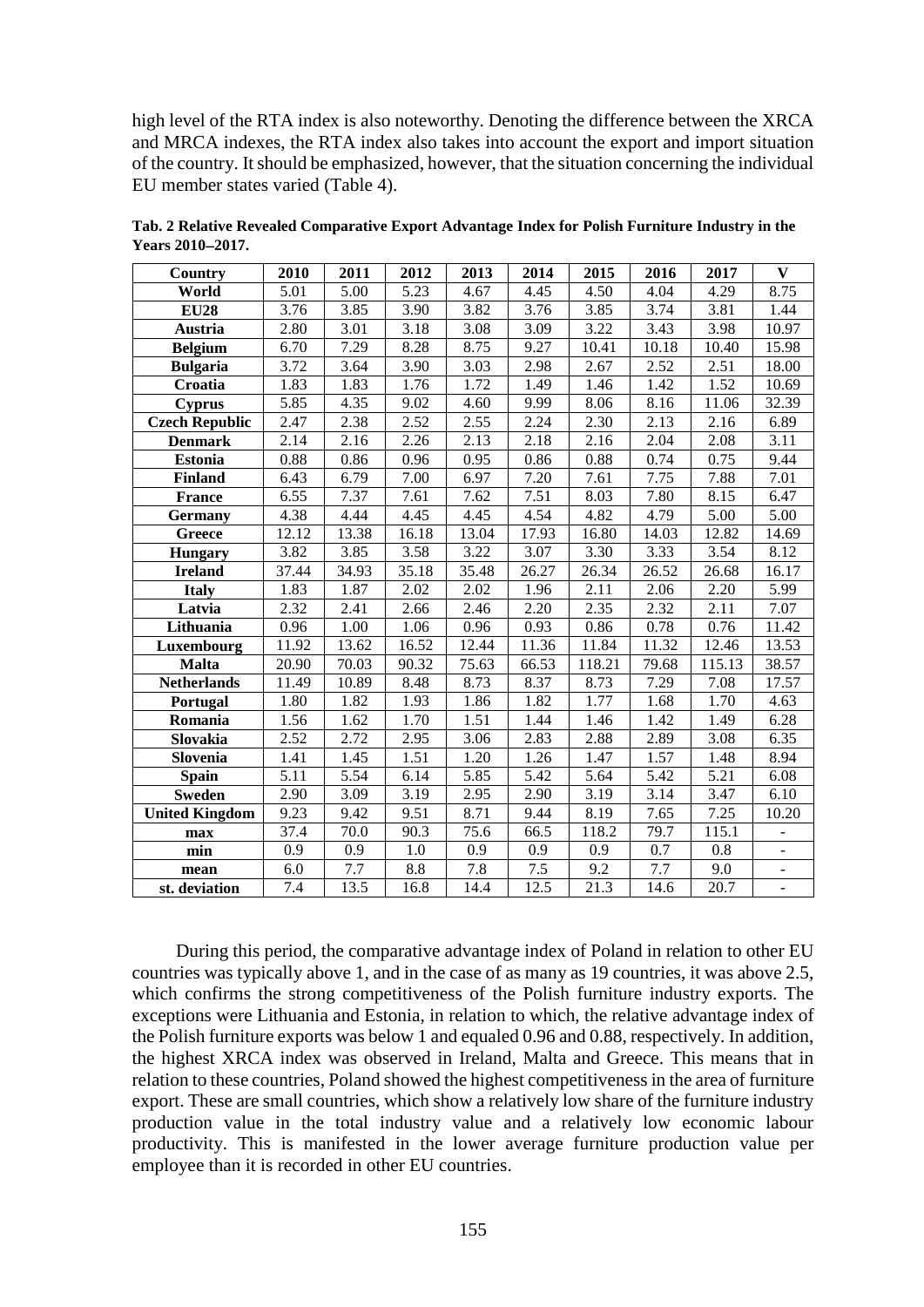| Country               | 2010             | 2011             | 2012              | 2013 | 2014             | 2015 | 2016             | 2017             | $\mathbf{V}$      |
|-----------------------|------------------|------------------|-------------------|------|------------------|------|------------------|------------------|-------------------|
| World                 | 0.99             | 0.91             | 1.02              | 0.94 | 0.93             | 1.03 | 1.00             | 1.03             | 4.93              |
| <b>EU28</b>           | 0.80             | 0.74             | 0.82              | 0.77 | 0.77             | 0.85 | 0.85             | 0.87             | 5.42              |
| <b>Austria</b>        | 0.49             | 0.49             | 0.52              | 0.45 | 0.46             | 0.53 | 0.58             | 0.65             | 12.50             |
| <b>Belgium</b>        | 1.02             | 1.00             | 1.10              | 1.07 | 1.02             | 1.28 | 1.42             | 1.46             | 16.03             |
| <b>Bulgaria</b>       | 1.07             | 1.06             | 1.35              | 1.36 | 1.27             | 1.34 | 1.35             | 1.32             | 9.87              |
| Croatia               | 0.50             | 0.51             | 0.53              | 0.52 | 0.56             | 0.65 | 0.67             | 0.70             | 14.01             |
| <b>Cyprus</b>         | 0.38             | 0.40             | 0.45              | 0.51 | 0.59             | 0.72 | 0.75             | 0.87             | 30.62             |
| <b>Czech Republic</b> | 0.78             | 0.82             | 0.87              | 0.78 | 0.71             | 0.78 | 0.75             | 0.71             | 7.02              |
| <b>Denmark</b>        | 0.53             | 0.45             | 0.49              | 0.48 | 0.48             | 0.53 | 0.53             | 0.56             | 7.33              |
| <b>Estonia</b>        | 0.75             | 0.75             | 0.97              | 0.85 | 0.75             | 0.87 | 0.79             | 0.86             | 9.55              |
| <b>Finland</b>        | 0.80             | 0.72             | 0.81              | 0.70 | 0.73             | 0.85 | 0.79             | 0.81             | 6.55              |
| <b>France</b>         | 0.66             | 0.59             | 0.66              | 0.62 | 0.67             | 0.75 | 0.77             | 0.77             | 10.43             |
| <b>Germany</b>        | 0.70             | 0.63             | 0.69              | 0.64 | 0.63             | 0.69 | 0.71             | 0.73             | 5.69              |
| <b>Greece</b>         | 0.82             | 0.84             | $\overline{1.11}$ | 1.53 | 1.59             | 1.64 | 1.54             | 1.46             | 25.86             |
| <b>Hungary</b>        | 1.37             | 1.41             | 1.33              | 1.16 | 1.03             | 1.04 | 1.06             | 1.03             | 13.88             |
| <b>Ireland</b>        | 1.12             | 1.04             | 1.28              | 1.20 | 1.17             | 1.29 | 1.47             | 1.57             | 14.00             |
| <b>Italy</b>          | 1.47             | 1.37             | 1.51              | 1.47 | 1.44             | 1.51 | 1.54             | 1.55             | 4.04              |
| Latvia                | 0.75             | 0.71             | 0.83              | 0.65 | 0.66             | 0.80 | 0.83             | 0.88             | 10.96             |
| Lithuania             | 1.08             | 1.26             | 1.48              | 1.27 | 1.12             | 0.95 | 0.91             | 0.88             | 18.56             |
| Luxembourg            | 0.53             | 0.53             | 0.64              | 0.61 | 0.63             | 0.70 | 0.75             | 0.79             | 14.52             |
| <b>Malta</b>          | 0.65             | 0.80             | 1.04              | 1.11 | 1.11             | 1.34 | 1.16             | 1.42             | 23.69             |
| <b>Netherlands</b>    | 1.14             | 1.08             | 1.01              | 1.05 | 1.07             | 1.21 | 1.09             | 1.01             | 6.04              |
| Portugal              | 0.74             | 0.74             | 0.77              | 0.84 | 0.92             | 0.97 | 0.92             | 0.88             | 10.44             |
| Romania               | 1.04             | 1.13             | 1.18              | 1.09 | 1.03             | 1.16 | 1.17             | 1.16             | 5.30              |
| Slovakia              | 0.77             | 0.75             | 0.76              | 0.68 | 0.66             | 0.68 | 0.64             | 0.58             | 9.73              |
| Slovenia              | 0.58             | 0.56             | 0.62              | 0.40 | 0.43             | 0.54 | 0.59             | 0.53             | 14.49             |
| <b>Spain</b>          | 0.92             | 0.78             | 0.96              | 1.02 | 1.03             | 1.11 | 0.98             | 1.02             | 9.86              |
| <b>Sweden</b>         | 0.62             | 0.58             | 0.62              | 0.58 | 0.55             | 0.61 | 0.61             | 0.65             | $\overline{5.12}$ |
| <b>United Kingdom</b> | 0.73             | 0.66             | 0.77              | 0.74 | 0.67             | 0.74 | 0.72             | 0.80             | 6.41              |
| max                   | 1.5              | 1.4              | 1.5               | 1.5  | 1.6              | 1.6  | 1.5              | 1.6              | $\blacksquare$    |
| min                   | 0.4              | 0.4              | 0.5               | 0.4  | 0.4              | 0.5  | 0.5              | 0.5              | $\blacksquare$    |
| mean                  | 0.8              | 0.8              | 0.9               | 0.9  | 0.9              | 0.9  | 0.9              | 1.0              | $\equiv$          |
| st. deviation         | $\overline{0.3}$ | $\overline{0.3}$ | 0.3               | 0.3  | $\overline{0.3}$ | 0.3  | $\overline{0.3}$ | $\overline{0.3}$ | $\overline{a}$    |

**Tab. 3 Relative Import Penetration Index for Polish Furniture Industry in the Years 20102017.**

It is also worth emphasizing that in relation to the largest furniture manufacturers and exporters, i.e. Germany and Italy, the XRCA index for Poland was above 1. Moreover, the comparative advantage of our country was significantly higher in relation to Germany  $(XRCA = 4.38 \text{ versus } XRCA = 1.83)$ . In addition, it should be noted that the Polish furniture industry demonstrated a lack of competitiveness in the area of import in relation to five EU countries, which confirms the value of the MRCA index above 1. The highest values of the aforementioned index were observed in Italy (MRCA =  $1.47$ ) and Bulgaria (MRCA =  $1.38$ ).

The high competitiveness of the Polish furniture industry in the international exchange area at the beginning of the studied period was also confirmed by the positive values of the relative trade advantage index in comparison to all countries, except for Lithuania, where a negative index value was obtained  $(RTA = -0.12)$ . In this respect, a relatively low advantage of Poland was noted in the cases of Estonia, Italy and Romania, where the RTA values were estimated at 0.14, 0.36 and 0.52, respectively. However, it should be emphasized that these values were positive. Moreover, the greatest competitiveness of the Polish furniture industry was found in relation to Ireland, Malta, the Netherlands, Luxembourg and Great Britain, which was evidenced by the highest values of the relative trade advantage index. It is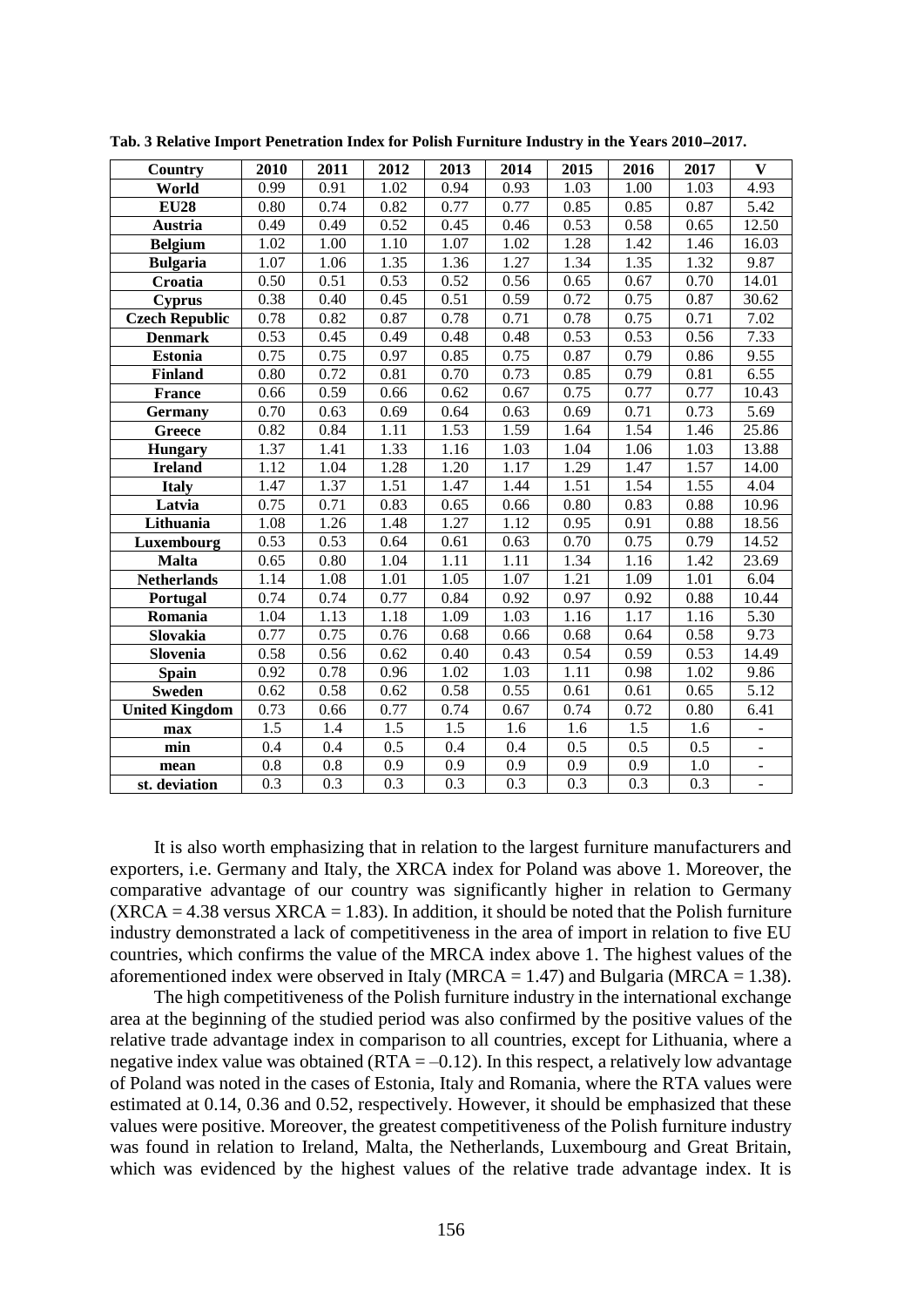noteworthy that in this group, in addition to small countries of little importance for the activity of the EU furniture industry, there are also countries generating significant furniture sold production value, i.e. Great Britain or the Netherlands. In 2010, these countries produced furniture worth EUR 3.2 and 7.2 billion, respectively. Correspondingly, this accounted for 4 and 8% of the total EU furniture production.

| <b>Country</b>        | 2010              | 2011    | 2012    | 2013    | 2014    | 2015    | 2016    | 2017    | $\bf{V}$                 |
|-----------------------|-------------------|---------|---------|---------|---------|---------|---------|---------|--------------------------|
| World                 | 4.02              | 4.08    | 4.22    | 3.73    | 3.52    | 3.47    | 3.03    | 3.26    | 11.43                    |
| <b>EU28</b>           | 2.96              | 3.10    | 3.09    | 3.04    | 2.99    | 3.00    | 2.89    | 2.94    | 2.40                     |
| Austria               | 2.31              | 2.52    | 2.66    | 2.62    | 2.63    | 2.69    | 2.85    | 3.33    | 11.00                    |
| <b>Belgium</b>        | 5.67              | 6.28    | 7.19    | 7.68    | 8.25    | 9.13    | 8.76    | 8.94    | 16.47                    |
| <b>Bulgaria</b>       | 2.65              | 2.58    | 2.55    | 1.68    | 1.72    | 1.33    | 1.17    | 1.19    | 34.54                    |
| Croatia               | 1.33              | 1.32    | 1.23    | 1.20    | 0.93    | 0.81    | 0.74    | 0.82    | 23.61                    |
| <b>Cyprus</b>         | 5.46              | 3.95    | 8.57    | 4.09    | 9.40    | 7.34    | 7.41    | 10.19   | 33.38                    |
| <b>Czech Republic</b> | 1.70              | 1.56    | 1.65    | 1.77    | 1.53    | 1.52    | 1.39    | 1.46    | 8.09                     |
| <b>Denmark</b>        | 1.61              | 1.72    | 1.77    | 1.65    | 1.70    | 1.63    | 1.51    | 1.52    | 5.55                     |
| <b>Estonia</b>        | 0.14              | 0.11    | 0.00    | 0.09    | 0.11    | 0.01    | $-0.05$ | $-0.11$ | 39.16                    |
| Finland               | 5.63              | 6.07    | 6.18    | 6.26    | 6.46    | 6.76    | 6.96    | 7.07    | 7.55                     |
| <b>France</b>         | 5.89              | 6.78    | 6.96    | 7.00    | 6.84    | 7.28    | 7.04    | 7.38    | 6.56                     |
| <b>Germany</b>        | $\overline{3.68}$ | 3.81    | 3.76    | 3.81    | 3.90    | 4.13    | 4.08    | 4.27    | 5.29                     |
| Greece                | 11.30             | 12.54   | 15.07   | 11.51   | 16.35   | 15.17   | 12.50   | 11.36   | 15.13                    |
| <b>Hungary</b>        | 2.45              | 2.45    | 2.26    | 2.06    | 2.04    | 2.26    | 2.27    | 2.50    | 7.59                     |
| <b>Ireland</b>        | 36.33             | 33.89   | 33.90   | 34.28   | 25.10   | 25.05   | 25.06   | 25.11   | 17.24                    |
| <b>Italy</b>          | 0.36              | 0.50    | 0.51    | 0.54    | 0.52    | 0.60    | 0.52    | 0.65    | 15.68                    |
| Latvia                | 1.57              | 1.70    | 1.83    | 1.81    | 1.54    | 1.56    | 1.49    | 1.24    | 12.08                    |
| Lithuania             | $-0.12$           | $-0.26$ | $-0.42$ | $-0.31$ | $-0.19$ | $-0.09$ | $-0.13$ | $-0.12$ | $-56.51$                 |
| Luxembourg            | 11.40             | 13.08   | 15.88   | 11.83   | 10.72   | 11.14   | 10.57   | 11.67   | 14.42                    |
| <b>Malta</b>          | 20.25             | 69.23   | 89.27   | 74.52   | 65.42   | 116.88  | 78.52   | 113.71  | 38.81                    |
| <b>Netherlands</b>    | 10.35             | 9.81    | 7.47    | 7.68    | 7.30    | 7.52    | 6.21    | 6.07    | 19.69                    |
| <b>Portugal</b>       | 1.06              | 1.08    | 1.16    | 1.03    | 0.91    | 0.81    | 0.76    | 0.82    | 15.76                    |
| Romania               | 0.52              | 0.49    | 0.51    | 0.42    | 0.41    | 0.30    | 0.25    | 0.33    | 25.21                    |
| Slovakia              | 1.76              | 1.96    | 2.19    | 2.38    | 2.16    | 2.19    | 2.26    | 2.50    | 10.62                    |
| Slovenia              | 0.83              | 0.89    | 0.90    | 0.80    | 0.82    | 0.93    | 0.97    | 0.95    | 7.06                     |
| <b>Spain</b>          | 4.19              | 4.76    | 5.17    | 4.83    | 4.40    | 4.53    | 4.43    | 4.19    | $\overline{7.47}$        |
| <b>Sweden</b>         | 2.29              | 2.51    | 2.57    | 2.37    | 2.35    | 2.58    | 2.54    | 2.82    | 6.70                     |
| <b>United Kingdom</b> | $\overline{8.50}$ | 8.76    | 8.74    | 7.97    | 8.76    | 7.45    | 6.93    | 6.44    | 11.47                    |
| max                   | 36.3              | 69.2    | 89.3    | 74.5    | 65.4    | 116.9   | 78.5    | 113.7   | $\frac{1}{2}$            |
| min                   | $-0.1$            | $-0.3$  | $-0.4$  | $-0.3$  | $-0.2$  | $-0.1$  | $-0.1$  | $-0.1$  | $\overline{\phantom{a}}$ |
| mean                  | $\overline{5.2}$  | 6.9     | 7.9     | 6.9     | 6.6     | 8.3     | 6.8     | 8.1     | $\overline{\phantom{a}}$ |
| st. deviation         | 7.4               | 13.5    | 16.8    | 14.3    | 12.4    | 21.2    | 14.5    | 20.6    | $\overline{a}$           |

**Tab. 4 Relative Trade Advantage Index for Polish Furniture Industry in the Years 20102017.**

From 2010 to 2017, the relative revealed comparative export advantage index (XRCA) below 1 was observed only in Estonia and Lithuania, demonstrating Poland's lack of competitiveness in this area. These countries were characterized by the largest average share of the furniture production value in relation to the value of the domestic industry production, which confirmed the important role of the furniture industry in the total industry in these states. The importance of furniture export in relation to the total value of the exported goods was also significant. At the same time, it is worth emphasizing that these countries were characterized by a lower value of furniture production per employee.

In 2017, Poland once again obtained the largest competitiveness advantage in the export of furniture in relation to Malta and Greece, i.e. small countries with a minor share in the generated EU furniture production value. The Polish furniture industry demonstrated a significant comparative advantage in the area of export in comparison to countries belonging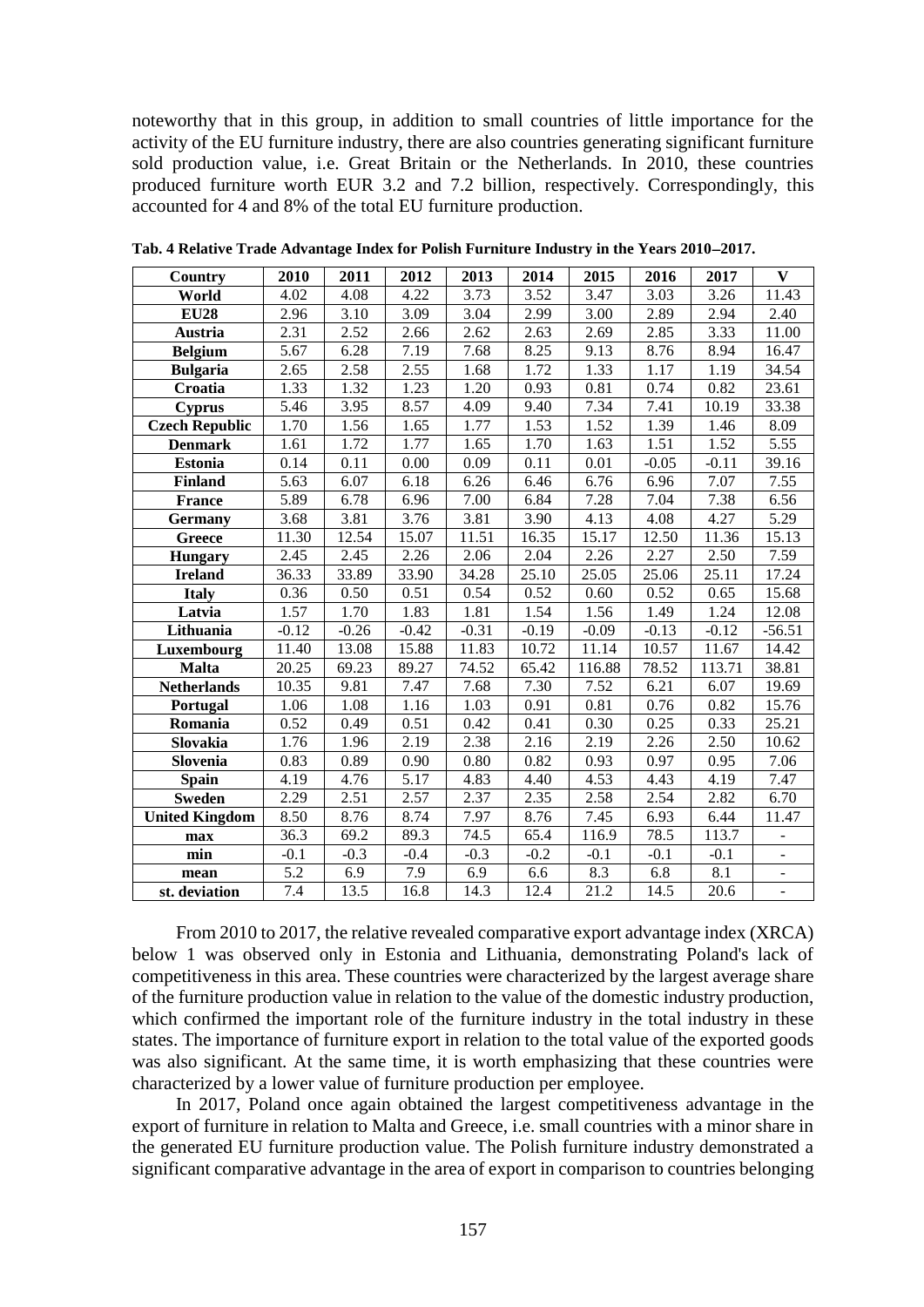to the group of the largest exporters, i.e. France (XRCA =  $8.15$ ), UK (XRCA =  $7.25$ ), or the Netherlands (XRCA = 7.08). The value of this index was very high, which proves the strong competitiveness of the Polish furniture on the foreign market. Poland improved its competitive position in the furniture industry export field in relation to the first of these countries, whereas a negative trend was noted with respect to the other countries.

Furthermore, the international competitiveness of the export of Polish furniture in relation to the largest competitors, i.e. Germany and Italy, increased, as confirmed by the increase of the XRCA index during the studied period (from 4.38 to 5.00 and 1.83 to 2.20, respectively). During the considered period, the competitiveness of the Polish furniture industry decreased in the area of import. Since 2015, no comparative advantage in relation to the global furniture importers was observed, which was confirmed by the average MRCA index value above 1. Moreover, there was an increase in the number of countries, in relation to which the relative import penetration level of the Polish furniture industry decreased. Notably, in 2010, the lack of this advantage was observed in relation to 8 countries. Seven years later, these countries were joined by Greece, Malta, and Spain. A positive downward trend of the MRCA index calculated for Poland was found in relation to countries such as the Czech Republic, Hungary, Lithuania, the Netherlands, Slovakia, and Slovenia; however, these changes were only marginal.

The analysis of international competitiveness demonstrated that as early as 2010, Poland showed a comparative trade advantage in relation to the whole world  $(RTA = 4.02)$ and the EU countries ( $RTA = 2.96$ ). Considering the EU member states, the Polish furniture industry was highly competitive. With respect to the furniture trade, Poland obtained the highest comparative advantage in relation to countries with the highest values of the relative comparative export advantage index, i.e. Ireland, Greece, Malta, and the Netherlands. This situation applied to the entire analyzed period, and it should be stated that the international competitiveness in this area increased in relation to the first two countries, while different trends were noted for the remaining two. In years 2010 to 2017, the changes in the level of international competitivness of Poland in the furniture trade in relation to the analyzed EU countries were varied. Relative to the largest furniture exporters among the EU member states, i.e. Germany and Italy, the comparative advantage in the furniture industry trade has increased (from 3.68 to 4.27 and 0.36 to 0.65, respectively). Positive trends were also observed when comparing the competitiveness of the Polish furniture industry with the French one (RTA increase from 5.89 to 7.38). The analysis of the competitiveness of the German forestry sector against the background of international wood markets also confirmed the greater comparative advantage of Poland with respect to finished wood products (DIETER and ENGLERT 2007). The comparison of Poland with the leading European countries in furniture trading reveals that they all display relatively similar value added characteristics; however, the domestic value added content of the Polish exports is generally lower. A greater openness to trade is particularly revealed in the case of Germany. In Italy, the data on the ownership and size of exporting companies indicate greater possibilities of appropriating created value (AUGUSTYNIAK and MIŃSKA-STRUZIK 2018).

In contrast, the competitive position of the country in this area has decreased relative to ten countries, as evidenced by the decrease in the values of the RTA index. This group includes the countries included in EU-13, which show a positive furniture trade balance, namely Bulgaria, Croatia, the Czech Republic, Estonia, Latvia and Romania. The decrease in the comparative advantage in the area of furniture trade in relation to the Czech Republic, which is the fourth largest exporter of the furniture industry products among the EU countries, is noteworthy. An important competitor of Poland among the European countries is also Romania, where in recent years, the furniture production and the furniture export have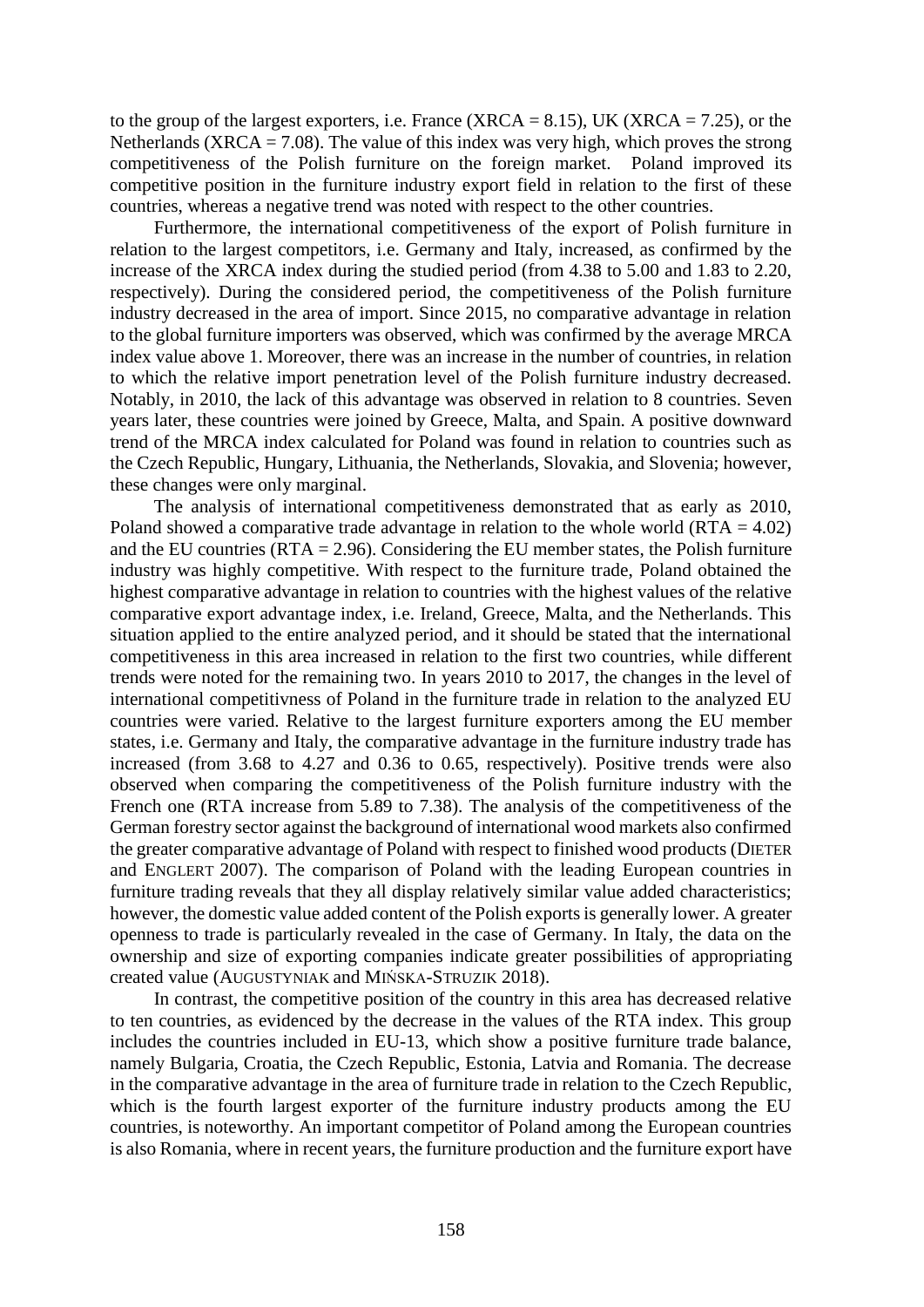increased significantly, primarily due to industry restructuring and large investments in new technologies (BURJA and MĂRGINEAN 2013).

In addition, the highest significance of the furniture industry in the total industry was observed for Lithuania and Estonia, which were characterized by a high growth rate in the area of furniture production and export. In these countries, one in ten people who worked in the industry field worked in the furniture industry. Research demonstrates that the other EU13 countries also exhibit a comparative advantage in the wood-based industries (ZHELEV 2013); however, it should be noted that the competitiveness indicators for those countries are lower than in Poland. According to PAROBEK *et al.* (2014), with the exception of the pulp and paper industry, the Slovak forest industry producing final higher added value wood commodities such as furniture, construction timber, etc. is often still unable to compete on the European market. The present article confirms the comparative advantage of the Polish furniture industry against Slovakia. In the considered period, the RTA increased from 1.76 to 2.50.

Despite the relatively good competitiveness of Poland in the furniture trade compared to other EU countries, there is a need to improve the production capacity and seek new ways of building competitive advantage on the external market. The existing strengths of the Polish furniture manufacturers, i.e. the high quality of the products and relatively low labour costs compared to the Western competitors, may prove insufficient in the future, particularly when taking into consideration the relatively low work efficiency in this industry in comparison to the countries included in the EU15 group. Similarly, the weakness of the competitiveness of the wood processing industries in other East and South European countries can be seen in the fact that the competitive advantage is visible in the favourable prices, not in manufacturing complex products with high value added. Business and development, which are based only on the strategy of low costs and cheap final products are increasingly less sustainable for the enterprises, which aspire towards improvement of the competitiveness (MILIĆEVIĆ 2017). However, price, next to product quality and design, remains one of the most important factors influencing consumer decisions in the furniture industry (KOZAK *et al.* 2004; MOTIK et al. 2003; LOUČANOVÁ *et al.* 2015). In addition, PALUŠ *et al.* (2012) pointed out that the materials from which furniture is made are of important to consumers because of ecological properties, environmental appropriateness, renewability and naturalness. The study carried out by RATAJCZAK (2009) founded that the Polish comparative advantages change with the level of wood products processing. Thus, there should be more investment in the R&D activities, in case of the furniture industry, particularly in the design and/or marketing and sales activities, including the creation of good access routes to distribution channels (AUGUSTYNIAK and MIŃSKA-STRUZIK 2018). In turn, SMARDZEWSKI (2009) estimated that the exchange rate has an impact on the level of competitiveness of the Polish furniture industry. The importance of exchange rate fluctuations that determine foreign trade and the competitiveness on the domestic economy as well as individual economic entities on the international market have been emphasized by BOSE (2014) and BOSTAN *et al*. (2018). However, this situation may be short-term, so a competitive advantage should be built on a wide spectrum of both internal and external factors. The support of government agencies for the furniture industry is not without significance.

## **CONCLUSION**

The Polish furniture manufacturers and exporters exhibited a relatively large international competitiveness in the foreign trade in relation to both other EU countries and the world. The value of the export revenue in the Polish furniture industry was four times higher than the value of the incurred import expenses. A high level of implemented export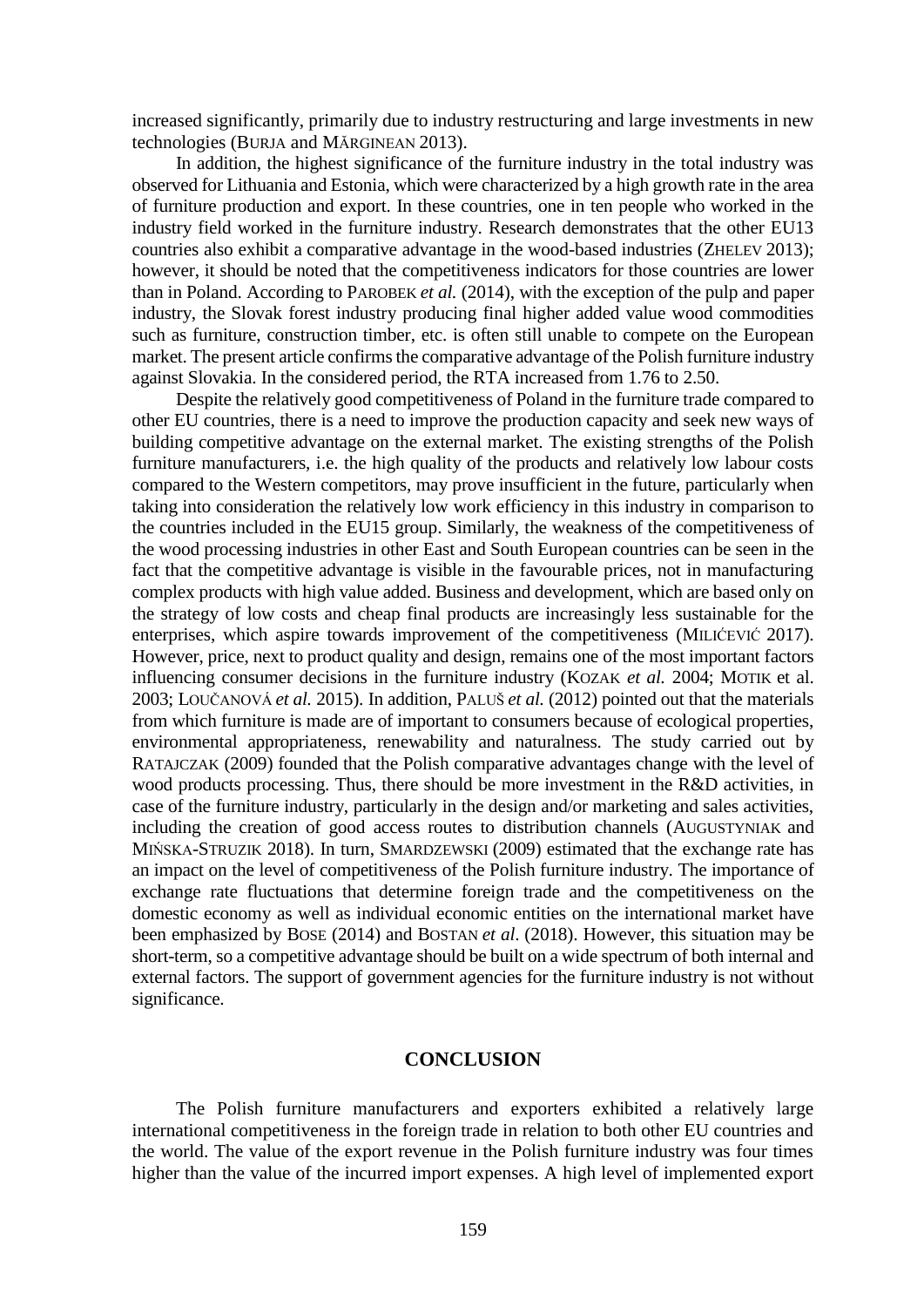specialization and a relatively favourable level of the relative import penetration were also noted. The situation varied in relation to the individual EU member states. The lack of relative export advantage was observed in the cases of Estonia and Lithuania, i.e. countries for which the furniture industry is significant for international exchange and the national economy. Poland had the largest competitive advantage in the area of furniture export in relation to small countries, ones with a minor contribution to the generated EU furniture production value.

The Polish furniture industry has shown a significant comparative advantage in the area of export and foreign trade in comparison to the largest competitors, i.e. Germany and Italy, as confirmed by the increase of the XRCA and RTA indexes during the studied period. Despite relatively high competitiveness of Poland in the furniture trade in comparison to other EU countries, there is a need to improve the production capacity and seek new ways of building competitive advantage on the external market. It is necessary to expand the current research and conduct scientific investigations which will be directed towards the optimization of productive and exporting structure of furniture industry, aimed at further increase of competitiveness on foreign market.

### **REFERENCES**

ABDI, H. 2010. Coefficient of variation. In Encyclopedia of Research Design, Sage Publications Inc., 2010. 3-5. ISBN 978-1-4129-6127-1

AJITABH, A., MOMAYA, K. 2004. Competitiveness of firms: Review of theory, frameworks and models. In Singapore Management Review, 2004, 26(1): 45–61.

ALTOMONTE, C., AQUILANTE, T., OTTAVIANO, G.I.P. 2012. The Triggers of Competitiveness. The EFIGE Cross-Country Report. Bruegel, 2012. 13–15. ISBN 978-90-78910-27-5.

AUGUSTYNIAK, D., MIŃSKA-STRUZIK, E. 2018. The competitiveness of Polish furniture exports. In Drewno, 2018, 61(202): 21-38. (DOI: 10.12841/wood.1644-3985.D15.04).

BALASSA, B. 1979. The changing pattern of comparative advantage in manufactured goods. In Review of Economics and Statistics,  $1979, 61(2)$ :  $259-266$ .

BOSE, D. 2014. Real exchange rates and international competitiveness – concepts, measures and trends in New Zealand. In Paper for the New Zealand Association of Economists Conference 2014,  $4 - 33$ .

BOSTAN, I., TODERAȘCU, C., FIRTESCU, B.N. 2018. Exchange Rate Effects on International Commercial Trade Competitiveness. In Journal of Risk and Financial Management, 2018, 11(2):  $1 - 11$ .

BURJA, V., MĂRGINEAN, R. 2013. The furniture industry in Romania and the European Union - A comparative approach. In Revista Economica 2013,  $65(4)$ : 107-120.

CANTWELL, J. 2005. Innovation and competitiveness. In The Oxford Handbook of Innovation, J. Fagerberg, D. C. Mowery and R. R. Nelson (ed.), Oxford University Press, 2005. 541–567. ISBN: 978-01-99286-80-5.

DIETER, M., ENGLERT, H. 2007. Competitiveness in the global forest industry sector: An empirical study with special emphasis on Germany. In European Journal of Forest Research, 2007, 126: 401- 412. (DOI: 10.1007/s10342-006-0159-x).

DOLLAR, D., KRAAY, A. 2004. Trade. Growth and poverty. In Economic Journal, 2004, 114: 22–49. (DOI: 10.1111/j.0013-0133.2004.00186.x).

DRÁBEK, J., HALAJ, D. 2008. Tools of increase a firms' efficiency. In International Conference on Wood Processing and Furniture Production in South East and Central Europe - Innovation and Competitiveness, 2008, 97-103.

ECHEVARRIA, C. 2008. International trade and the sectoral composition of production. In Review of Economic Dynamics, 2008, 11: 192-206.

FAGERBERG, J. 1996. Technology and competitiveness. In Oxford Review of Economic Policy,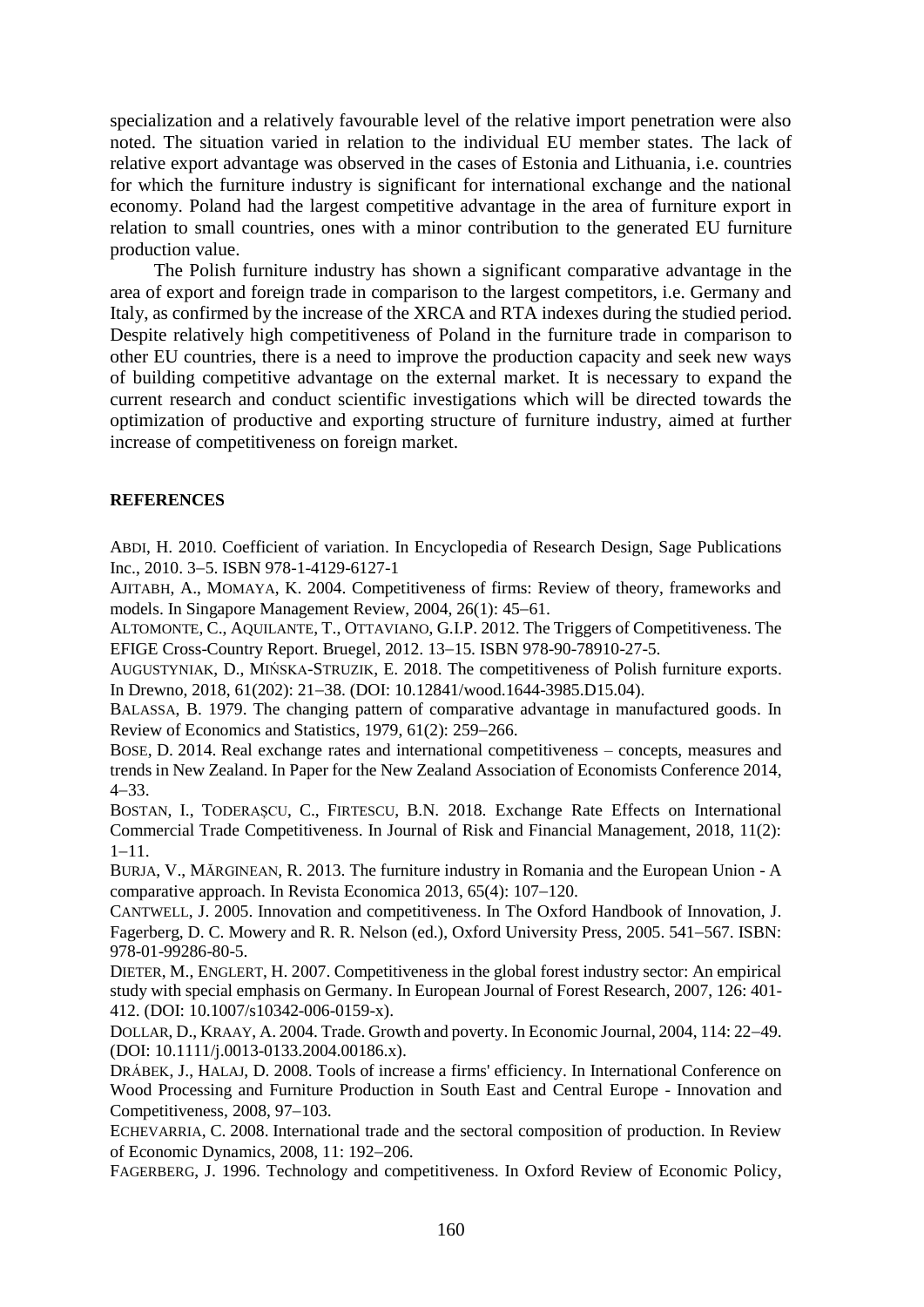1996, 12(3): 39–51. (DOI: 10.1093/oxrep/12.3.39).

FREUND, C., BOLAKY, B. 2008. Trade, regulations, and income. In Journal of Development Economics, 2008, 87(2): 309–321.

FROHBERG, K., HARTMANN, M. 1997. Comparing Measure of Competitiveness, (Discussion Paper No. 2), IAMO, Halle, Germany.

FRONCZEK, M. 2017. Import penetration rate in view of a new concept of measuring foreign trade. In Argumenta Oeconomica, 2017, 1(38): 285-297.

GRZEGORZEWSKA, E., BIERNACKA, J., PODOBAS, I. 2019. Trends in employment and labour productivity in the woodworking industry in selected EU countries. In Annals of Warsaw University of Life Sciences - SGGW. Forestry and Wood Technology, 2019, 108: 111–118. (DOI: 10.5604/01.3001.0013.7691).

GRZEGORZEWSKA, E., STASIAK-BETLEJEWSKA, R. 2014. The influence of global crisis on financial liquidity and changes in corporate debt of the furniture sector in Poland. In Drvna Industrija, 2014, 65(4): 315-322. (DOI: 10.5552/drind.2014.1342).

GRZEGORZEWSKA, E., WIECKOWSKA, M. 2016a. Selected aspects of innovation in the furniture industry – Empirical research findings. In Drewno, 2016, 59(198):  $147-161$ . (DOI: 10.12841/wood.1644-3985.175.12).

GRZEGORZEWSKA, E., WIECKOWSKA, M. 2016b. The influence of export activity on innovativeness of Polish furniture market. In The Path Forward for Wood Products: A Global Perspective. Proceedings of 9th International Scientific Conference: WoodEMA, Baton Rouge, USA, 2016: 67-74.

HADZHIEV, V. 2014. Overall revealed comparative advantages. In Eurasian Journal of Economics and Finance, 2014, 2(1): 47-53.

HAJDÚCHOVÁ, I., HLAVÁČKOVÁ, P. 2014. Impact of global economy of forest-based industry in the Czech and Slovak Republic. In Acta Facultatis Xylologiae Zvolen, 2014, 56(2): 135–146,

HAJDÚCHOVÁ, I., SEDLIAČIKOVÁ, M., HALAJ, D., KRIŠTOFÍK, P., MUSA, H., VISZLAI, I. 2016. Slovakian forest-based sector in the context of globalization. In BioResources, 2016, 11(2): 48084820. (DOI: 10.15376/biores.11.2.4808-4820).

HALAJ, D., SEDLIAČIKOVÁ, M., MALÁ, D. 2018. Customer behavior on the Slovakian roundwood market: A case study. In BioResources, 2018, 13(3): 6003-6020. (DOI: 10.15376/biores.13.3.6003- 6020).

HAN, X., WEN, Y., KANT, S. 2009. The global competitiveness of the Chinese wooden furniture industry. In Forest Policy and Economics,  $2009$ ,  $11(8)$ :  $561-569$ . (DOI: 10.1016/j.forpol.2009.07.006).

HITKA, M., LIPOLDOVÁ, M., SCHMIDTOVÁ, J. 2020. Employees' motivation preferences in forest and wood-processing enterprises. In Acta Facultatis Xylologiae Zvolen,  $2020$ ,  $62(1)$ :  $151-164$ . (DOI: 10.17423/AFX.2020.62.1.13 151).

INTERNATIONAL TRADE CENTRE (2020). Trade statistics for international business development [online]. [cit. 2019-10-19] Available online: <http://trademap.org>.

JENKINS, H. P., KATIRCIOGLU, S. T. 2010. The bounds test approach for cointegration and causality between financial development, international trade and economic growth: The case of Cyprus. In Applied Economics, 2010, 42: 1699-1707. (DOI: 10.1080/00036840701721661).

KATIRCIOGLU, S.T. 2010. Trade and growth in a non-recognized small island state: Evidence from the Turkish Republic of Northern Cyprus. In Journal of Business Economics and Management, 2010, 11: 112-130.

KLASRA, M.A. 2011. Foreign direct investment, trade openness and economic growth in Pakistan and Turkey: An investigation using bounds test. In. Quality & Quantity, 2011, (45): 223–231. (DOI: 10.1007/s11135-009-9272-5).

KOZAK, R.A., COHEN, D.H., LERNER, J., BULL, G.Q. 2004. Western Canadian consumer attitudes towards certified value-added wood products: an exploratory assessment. In Forest Products Journal, 2004 54(9): 21-24.

KRUGMAN, P. 1994. Competitiveness: A dangerous obsession. In Foreign Affairs, 1994, 73(2): 2844. (DOI: 10.1007/s10842-006-9475-6).

KUBALA, S., FIRLEJ, CH. 2019. Assessment of Poland's competitive position in trade in fur skins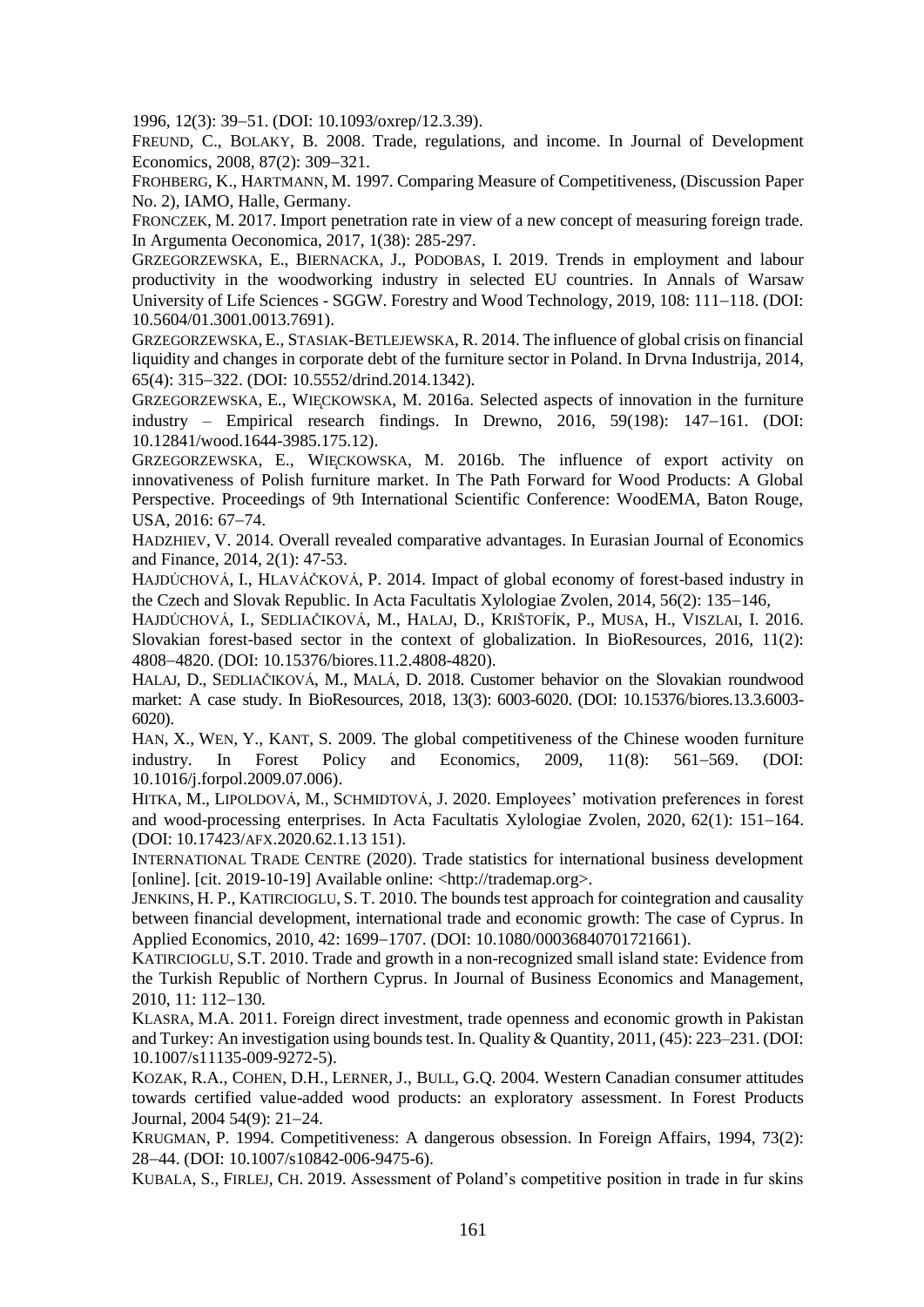and their products against a background of the EU countries. In Zagadnienia Ekonomiki Rolnej Problems of Agricultural Economics, 2019, 4(361): 129-143. (DOI: 10.30858/ZER/113370).

LAURSEN, K. 2015. Revealed comparative advantage and the alternatives as measures of international specialization. In Eurasian Business Review, 2015, 1(5): 99-115. (DOI: 10.1007/s40821-015-0017-1).

LOUČANOVÁ, E., KALAMÁROVÁ, M., PAROBEK, J. 2015. Konkurencieschopnosť produktov dreva z pohľadu použitého materiálu. In Acta Facultatis Xylologiae Zvolen, 2015, 57(2): 155–163.

LUBIŃSKI, L., MICHALSKI, T., MISALA J. 1995. Międzynarodowa konkurencyjność gospodarki. Pojęcie i sposób mierzenia, IRISS, 1995.

MALÁ, D., SEDLIAČIKOVÁ, M., BENČIKOVÁ, D. 2018. How customer of small and medium woodprocessing Slovak enterprises perceive a green product. In BioResources, 2018, 13(1):1930-1950. (DOI: 10.15376/biores.13.1.1930-1950)

MALÁ, D., SEDLIAČIKOVÁ, M., KAŠČÁKOVÁ, A., BENČIKOVÁ, D., VÁVROVÁ, K., BIKÁR, M. 2017. Green logistics in Slovak small and medium wood-processing enterprises. In BioResources, 2017, 12(3): 5155–5173. (DOI: 10.15376/biores.12.3.5155-5173).

MERKOVÁ, M., DRÁBEK,J., JELAČIĆ, D. 2011. Impact of investment on labour productivity growth in wood processing industry in Slovakia. In Proceedings of the International Scientific Conference on Finance and the Performance of Firms in Science, Education, and Practice, Zlin, Czech Republic, 2011: 324–332.

MILIĆEVIĆ, S., NIKOLIĆ, M., CVETANOVIĆ, S. 2017. The competitiveness of wood processing industry in the Republic of Serbia during the period 1995-2015. In Industrija,  $2017$ ,  $45(3)$ : 131–150. MISALA, J. 2011. Międzynarodowa konkurencyjność gospodarki narodowej, Polskie Wydawnictwo Ekonomiczne, 2011, 181-182. ISBN 978-83-208-1925-0.

MOTIK, D., KUSÁ, A.,JABEC, A., JELAČIĆ D. 2004. Comparison of furniture demand in Croatia and Slovakia. In Forest Products Journal, 2004, 54(12): 85-89.

MYDLARZ, K., MIKOŁAJCZAK, E., POPYK, W. 2013, Wood supply and its implications for the wood industry. In Annals of Warsaw University of Life Sciences – SGGW. Forestry and Wood Technology, 2018, 83: 264-267

OECD STAN INDICATORS 2011 - Collection of Calculation Formula, [cit. 2019-12-20] Available online: <http://www.oecd.org/sti/ind/47447210.pdf>.

PAROBEK, J., PALUS, H., KALAMÁROVA, M., LOUČANOVÁ, E., DOVČÍKOVÁ A. 2014. Slovak foreign trade with industrial roundwood. In Position and Role of the Forest Based Sector in the Green Economy: Proceedings of WoodEMA, Zagreb, Croatia, 2014, pp.18–122.

PAROBEK, J., PALUŠ, H., LOUČANOVÁ, E., KALAMÁROVÁ, M., GLAVONIĆ, B. 2016. Competitiveness of central European countries in the EU forest products market with the emphasis on Slovakia. In Acta Facultatis Xylologiae, 2016, 58(1): 125-136. (DOI:10.17423/afx.2016.58.1.14).

PALUŠ, H., MAŤOVÁ, H., KAPUTA, V. 2012 Consumer preferences for joinery products and furniture in Slovakia and Poland, Acta Facultatis Xylologiae Zvolen, 2012, 54(2): 12–132.

PALUŠ, H., PAROBEK, J., LIKER, B. 2015. Trade Performance and Competitiveness of the Slovak Wood Processing Industry within the Visegrad Group Countries, Drvna Industrija, 2015 66(3):195-203. (DOI: 10.5552/drind.2015.1431).

PAWLAK, K. 2013. International competitive ability of the agri-food sector in the European Union, Poznan University of Life Sciences Press, 2013. 96-101. ISBN 978-83-7160-691-5.

PORTER, M. E. 1990. The Competitive Advantage of Nations, Free Press, 1990, 2-3. ISBN 9780029253618.

PRASAD, R.N. 2004. Fiji's export competitiveness: A comparison with selected small island developing states. Reserve Bank of Fiji, Suva. [online]. [cit. 2020-01-20] Available online: <http://www.rbf.gov.fj/docs/2004~06%20WP.pdf>.

RATAJCZAK, E. 2009. Foresight in the wood science and industry – Research development scenarios in Poland till 2020. In Drewno, 2009, 52(182): 143–136.

RATAJCZAK-MROZEK, M., HERBEĆ, M. 2014. Network structures in the furniture industry - The industrial network approach. In Drewno, 2014, 57(191): 27–44. (DOI: 10.12841/wood.1644-3985.058.02).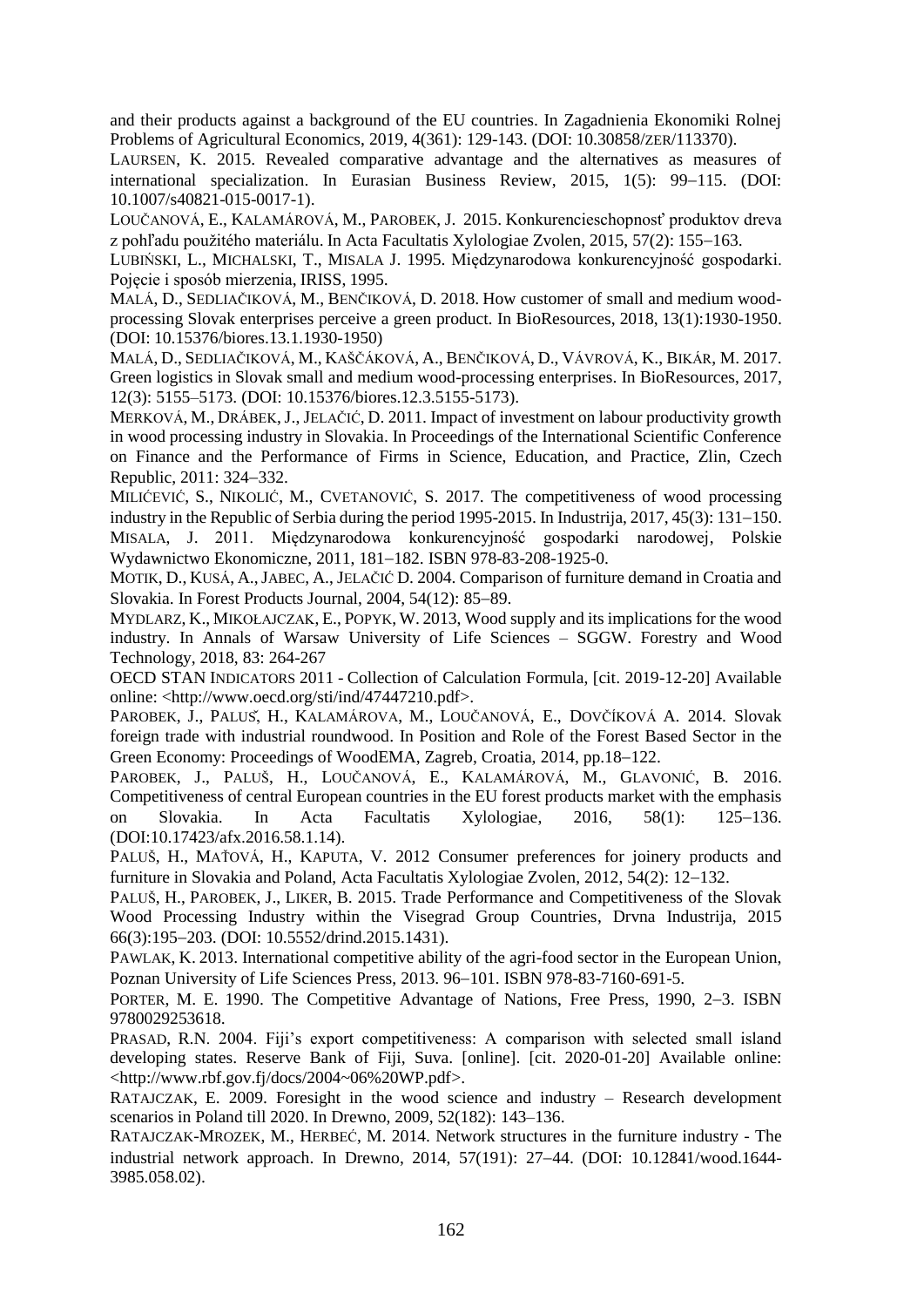SBIA, R., ALROUSAN, S. 2016. Does financial development induce economic growth in UAE? The role of capitalization and foreign direct investment. In International Journal of Economics and Financial Issues, 2016, 6(2): 703-710.

SEDLIAČIKOVÁ, M., HAJDÚCHOVÁ, I., KRIŠTOFÍK, P., VISZLAI, I., GAFF, M. 2016. Improving the performance of small and medium wood-processing enterprises. In BioResources, 2016, 11(1): 439450. (DOI: 10.15376/biores.11.1.439-450).

SHAFAEI, R., SHAHRIARI, H., MORADI, M. 2009. Investigation of leather industry competitiveness in Iran. In Journal of Fashion Marketing and Management,  $2009$ ,  $13(3)$ :  $343-357$ . (DOI: 10.1108/13612020910974483).

SIRGMETS, R., TEDER, M., KAIMRE, P. 2019. The structural changes and competitiveness of the forest and wood Sector in the Baltic Countries within 1999-2016. In Baltic Forestry, 25(1), 97–104. SMARDZEWSKI,J. 2009. The Polish furniture industry – a vision of the future. In Drewno, 52, 2009, 182: 103-114.

TOMING, K. 2011. The Impact of Integration with the European Union on the International Competitiveness of the Food Processing Industry in Estonia. Ph.D. Dissertation, Tartu University Press, Estonia.

WIDODO, T. 2009.Comparative advantage: Theory, empirical measures and case studies. In Review of Economic and Business Studies, Alexandru Ioan Cuza University, Faculty of Economics and Business Administration, 4: 57–82.

VOLLRATH, T.L. 1991. A theoretical evaluation of alternative trade intensity measures of revealed comparative advantage. In Weltwirtschaftliches Archiv, 1991, 2(127): 265-280. (DOI: 10.1007/BF02707986).

VU, T.T.H., TIAN, G., KHAN, N., ZADA, M., ZHANG, B., NGUYEN, T.V. 2019. Evaluating the international competitiveness of Vietnam wood processing industry by combining the variation coefficient and the entropy method. In Forests, 2019, 10(901): 1–17. (DOI: 10.3390/f10100901).

WARR, P.G. 1994. Comparative and competitive advantage. In Asia-Pacific Economic Literature, 1994, 8(2): 1-14. (DOI: 10.1111/j.1467-8411.1994.tb00091.x).

WIĘCKOWSKA, M., GRZEGORZEWSKA, E. 2019. The industrial significance of new technology in the process of asymmetrical veneering of wood-based composites, In Drewno, 62(204): 157–169. (DOI: 10.12841/wood.1644-3985.297.03).

WILLOUGHBY, K.W. 2000. Building internationally competitive technology regions: the industriallocation-factors approach and the local-technological-milieux approach. In Journal of International and Area Studies,  $2000, 7(2)$ : 1-36.

ZHANG, J., EBBERS, H., MULDER, R. 2012. Competitiveness of Chinese industries - A comparison with the EU. In Review of European Studies, 2012, 4(1): 203-209. (DOI: 10.5539/res.v4n1p203). ZHELEV, P. 2013. Analysis of the international competitiveness of the Bulgarian furniture industry. In Trakia Journal of Sciences,  $2013$ ,  $11: 227-236$ .

# **ACKNOWLEDGEMENT**

The authors are grateful for the support of the National Science Centre Poland, Grant No. 2019/03/X/HS4/01342 and Slovak project agency APVV – projects APVV-18-0520, APVV-18- 0378, APVV-17-0456 and APVV-17-0583.

### **ADDRESSES OF THE AUTHORS**

Emilia Grzegorzewska, D.Sc.

Warsaw Univerisity of Life Sciences – SGGW Department of Technology and Enterpreneurship in Wood Industry Nowoursynowska 159 02-776 Warsaw Poland emilia\_grzegorzewska@sggw.edu.pl ORCID ID 0000-0002-7532-9287